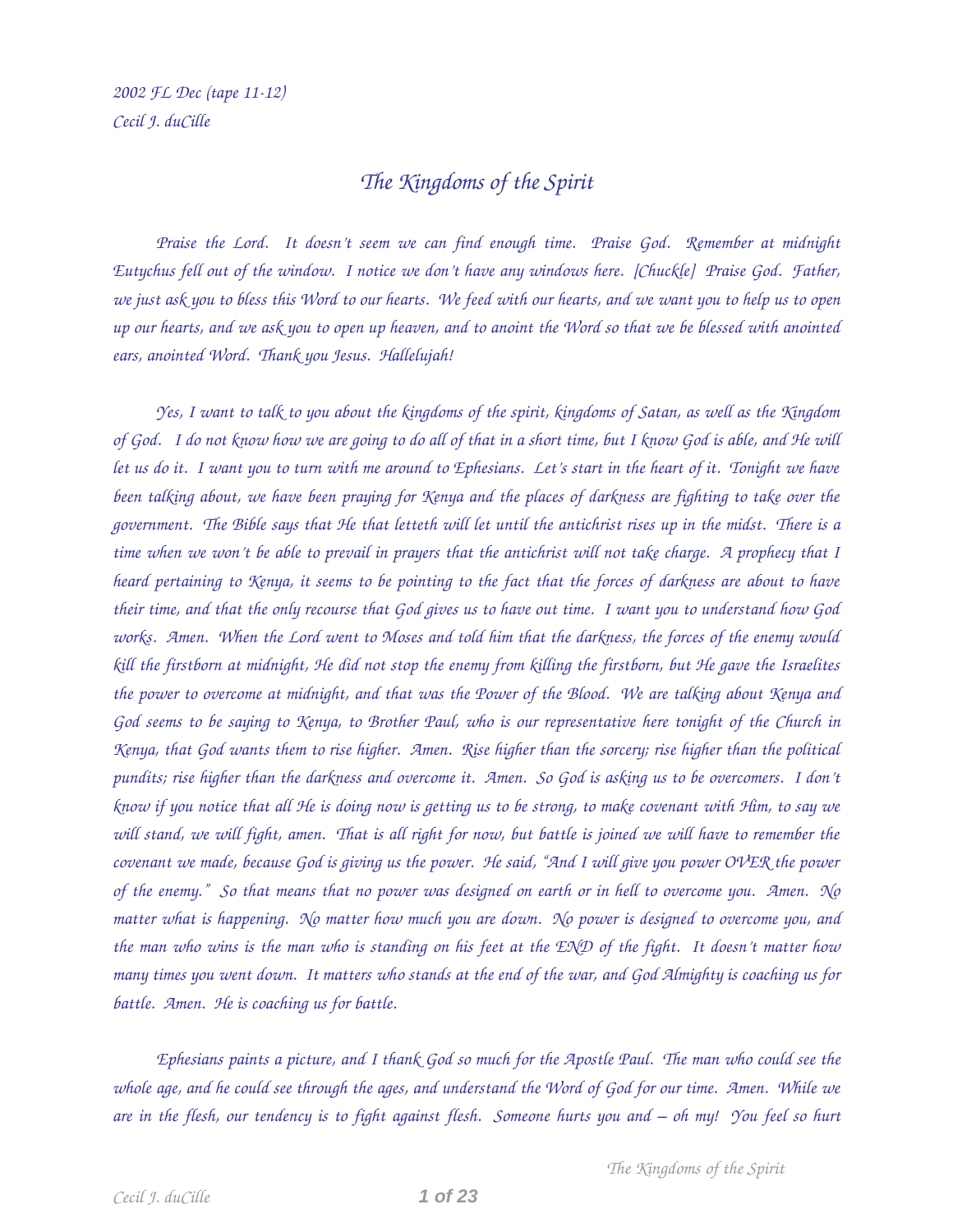*against him. You have to fight and ask God to help you not feel bad and bitter against him. But if you understood spiritual things, you would see that that man did not really hurt you as you thought he did; that it was a spirit that was causing him to do it. Amen. I'll never forget what happened to me one time. One time I went off to California to preach, and a dear brother who was very kind and loving to us, he got in trouble with his wife, and you know, problems there, and he wanted to get rid of the wife. So he filed a little divorce and the correspondent for the divorce was me, but I was not there. I was not there. So he would have succeeded if the brethren didn't hear about it and got incensed and rushed into the courtroom and convinced the judge that this is an absolute lie and that I am not even here, and I don't know about it. But when we heard, my wife and I were hurt, and she began to cry before God, and God says, "Imagine you crying. Imagine you are so sorry for yourself that you can't see the predicament of the man, the man who will live and love in peace together. You can't see the predicament of the man because you are thinking about yourself." When God opened our eyes, the man was under the pressure of some vicious spirits. He could not help himself. We should have been the ones to turn around and rebuke the spirits from him, and to set him free.* 

*We are in a warfare, and the Word here, verse 12 chapter 6 Ephesians, 12 For we wrestle not against flesh and blood, but against principalities, against powers, against the rulers of the darkness of this world, against spiritual wickedness in high [places]. Now Paul named four areas of battle that we have to fight, and we are going to go into these. This is not a shouting session, right? So settle on yourselves to let us get into the Word. We are going to go into these and look at them deep and see what God is trying to say to us. We are not wrestling against man. The war is not against man. It is against spirits. I do not care what you would say that someone did you and this one is wicked, and he is bad, and he is a this and a that and the other. He is probably just a prisoner of Satan that God has ordained us to loose. When you, who have been ordained of God to loose the person, have so much selfishness in you' you have so much feelings for yourself; so much emotion that you turn on the person who God ordained you to help. Don't you know that he wouldn't have come and hit you if it wasn't ordained of God that you should help him. Do you understand? When a patient comes against you, it is because God wants you to RISE UP and rebuke the devil in him. It is help that he is crying for. Hallelujah.* 

*Let me show you know. The war was not started just recently. God set it up. God set you up. You know? When Esther went before Mordecai, Mordecai said, "How do you know that you were not ordained, appointed, predestinated of God for this hour. An hour when the Jews should be destroyed." Do you think God would have put that in the Bible if there was not an hour when Satan would come to fight the final battle to destroy the Church? That story of Esther is the story of the Church. That story of Esther in her time is the story of us in our time. We are ordained, appointed, predestinated of God to stand in the end of time and to defeat the Devil. This is the reason God is looking for overcomers. He doesn't want wimps; people who will holler and bawl and complain for every blow they get. He wants men of God. When I talk about men of God, if you women want to feel badly, then you are carnal, because the word 'men' does not mean 'masculine gender' in this sense. It means those that God has anointed and 'steeled' your soul, put steel in your soul to*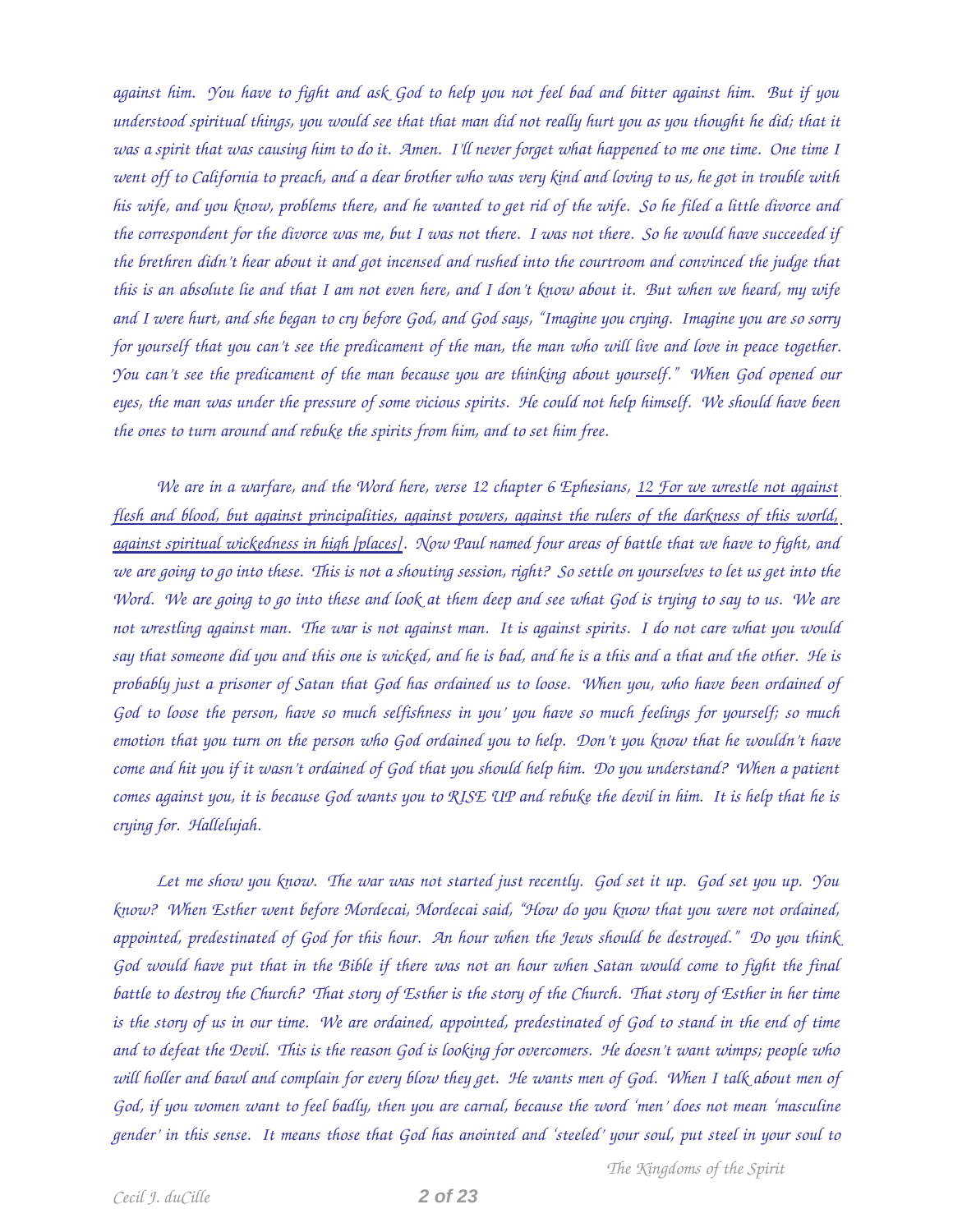*stand under hard circumstances, and under hard pressure to overcome the enemy. You need the rest of the story. The story began over in Genesis. Turn there. The story began way down there in Genesis. Hallelujah! In Genesis chapter 3 God made a weak man. God knew that there was a strong Devil. He made a weak man and a weaker woman. I don't know if you heard me? I didn't hear any amens, and it seems the women don't agree with me. [laughs] People, you don't have to agree with me for me to be right. Amen. The woman is that part of the man which is emotion. In other words, man is a masculine spirit, a feminine soul, and a masculine body; two to one. A woman is a masculine spirit, a feminine soul and a feminine body; one to two. Let's say it again. Man is a masculine spirit, a masculine soul, and a feminine body; two to one. A woman is a masculine spirit, a feminine soul and a feminine body; one to two. So, the woman cannot resist certain things. Because of who she is, and because she is so necessary to the man. Amen. She is so absolutely necessary to our survival. There could be no church with all men. Anywhere you heard of a 'man church' it is just foolishness. They are playing around. If you hear of a woman church, they are playing around. It is not God. Man cannot worship God without women, and women cannot worship God without men.* 

*God gave me some absolutely wonderful experiences when we went out first to; we always minister together from we were young people, my wife and I. When we came out to the United States to minister, every time I lay my hands on someone, she would see a vision of everything that is there. Amen. She didn't talk. She didn't try to minister. It is a magnificent situation that God has shown me with my wife. She never wants to minister. She never wants to take over. She just was happy in her calling. But, it was so absolutely essential to the ministry we were doing. I lay my hands on a person – she sees everything about him. Amen. If I was ever going to make a mistake in ministering to the person, she would say, 'well, so and so and so. I saw this and I saw that.' And it was absolutely magnificent. God was just showing us what it is for a whole person to minister. When we men minister as a man, it is half of a person. Amen. When the woman ministers it is another half of a person. But when they both minister together it is a whole person ministering. Hallelujah!* 

*God – I don't know how to explain this – I'm just going to throw out certain things to you. Spirits come on different frequencies. Amen. The way God makes us, our eyes are in front. This is a special reason why He makes us this way, because we are the Temple of the Living God, and the Temple is an expression of the God who made the Temple. Right? But you have eyes in the front and nothing in the back. Why? Because each of us is one person and we need another person behind us. Standing back to back you have a better chance of seeing everything. Now there are some spirits that travel on a different frequency, and a spirit could come in here so softly that nobody discern it. But it is not possible in this gallery because some woman is going to pick him up if he is even crawling under the man. If we are trained in the spirit, we become a perfect body. God said, "until you come to the measure of the stature of the fullness of Christ," and He was not talking about one person coming to the measure of the stature of the fullness of Christ. He is talking about the whole body of people. That is why we take up the communion and we break up the bread in to many pieces. You see? When Jesus was here, the 'Messiah' was only one person. Do you see what I am driving at? When*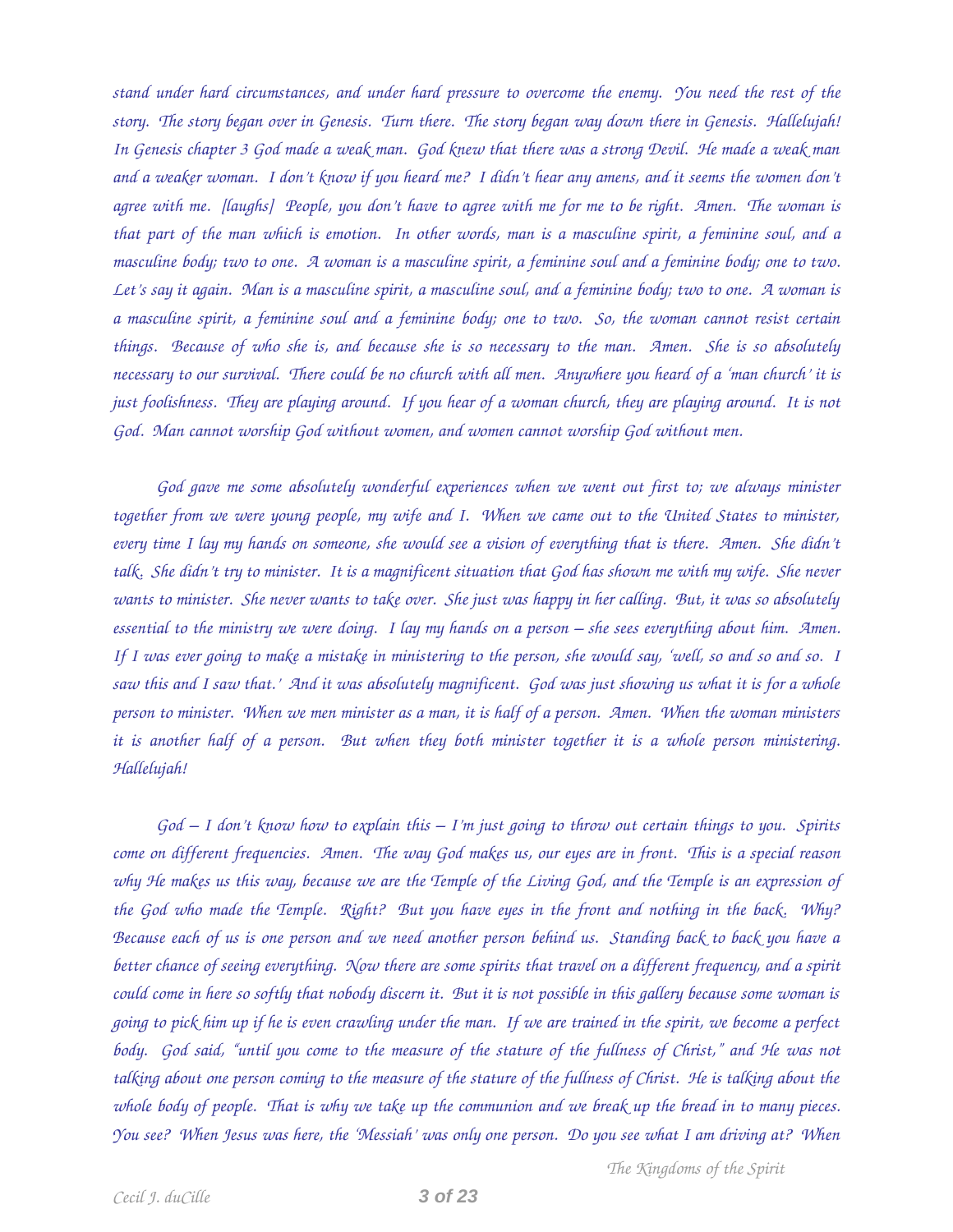*Jesus was here in the 'Messiah', the Christ, there was only one person. But when Jesus broke the broken bread, when He was broken on Calvary, and His Blood drained out, He became a manymembered person, and this manymembered person wants to enter into His manymembered body. So, Jesus Christ, Yeshua Hameshiach, is going to be walking and talking in every place at the same time. This is the plan of God. Therefore He had to make a weak man, and a weaker woman, and He put them in a garden with a strong Devil that they didn't know anything about. Can you imagine, a situation where Adam and Eve did not know anything named sin? They did not know that there was a thing called a lie. So if somebody came and told them a lie they would believe it because they don't know there is a thing named lie. Lie wasn't yet invented, because Satan is the father of lies. So they were easy prey and the woman complained when God came to them and said, "why have you done this." The woman said, "The serpent"; in other words, "the serpent that 'you' put in the garden beguiled me." The woman never willfully, willing sinned. She was taken, completely mesmerized, completely deceived. Hallelujah. "He beguiled me." It was easy to beguile her because she didn't know that there was anything named beguile. She didn't know that there could be a lie. The serpent come and said, "That is not what God meant, God meant that if you ever eat that fruit, you are going to be like God." Now God had already spoken to them and told them that they would be like Him. Do you see what I am saying? God already told Adam and Eve that His Plan was that one day they should be like Him. So Satan came and said, "If you eat the fruit, you will be like Him." They did not know that "knowing good and evil" and having no power to do good, you become a prey of evil. Do you understand? The knowledge of good and evil is bad for you if you don't have the power to be good.* 

*So here we are. These two people got taken by this devil, and God said in chapter 3 here, start at verse 13 And the LORD God said unto the woman, What [is] this [that] thou hast done? And the woman said, The serpent beguiled me, and I did eat. 14 And the LORD God said unto the serpent, Because thou hast done this, thou [art] cursed above all cattle, and above every beast of the field; upon thy belly shalt thou go, and dust shalt thou eat all the days of thy life: Now, there is one thing that you need to understand. Everything that you see in the natural world is representation of something in the spiritual world. So when you go out and you look at the little bugs, and it has big eyes and antenna and all like that, you are looking at something that is in the spiritual world like that. You have seen some of these lizards, with their eyes out here, and they can see in all directions at the same time. There is a spirit like that. Do you understand? So God, amen. God is saying here that this thing that happened, this serpent, this serpent, he is one of the physical things that represents a spirit, and the spirit is Satan. Do you understand? That the serpent is the physical representation of the Devil, and because of the nature, which is in the serpent, the Devil could easily enter into him and do his work. When God put a curse upon the serpent, the curse was on the Devil. I don't know if you understand it, but we will go on. He said now, 15 And I will put enmity between thee and the woman, and between thy seed and her seed; it shall bruise thy head, and thou shalt bruise his heel. Now "we" are the heel and we are being bruised. Jesus came in the flesh and He was bruised, but the thing that you need to see is that the warfare was declared by God. "There is going to be war between you and the enemy; you and the seed of the serpent." With the seed – the seed is Christ; we are the children of Christ, therefore we are the seed that is*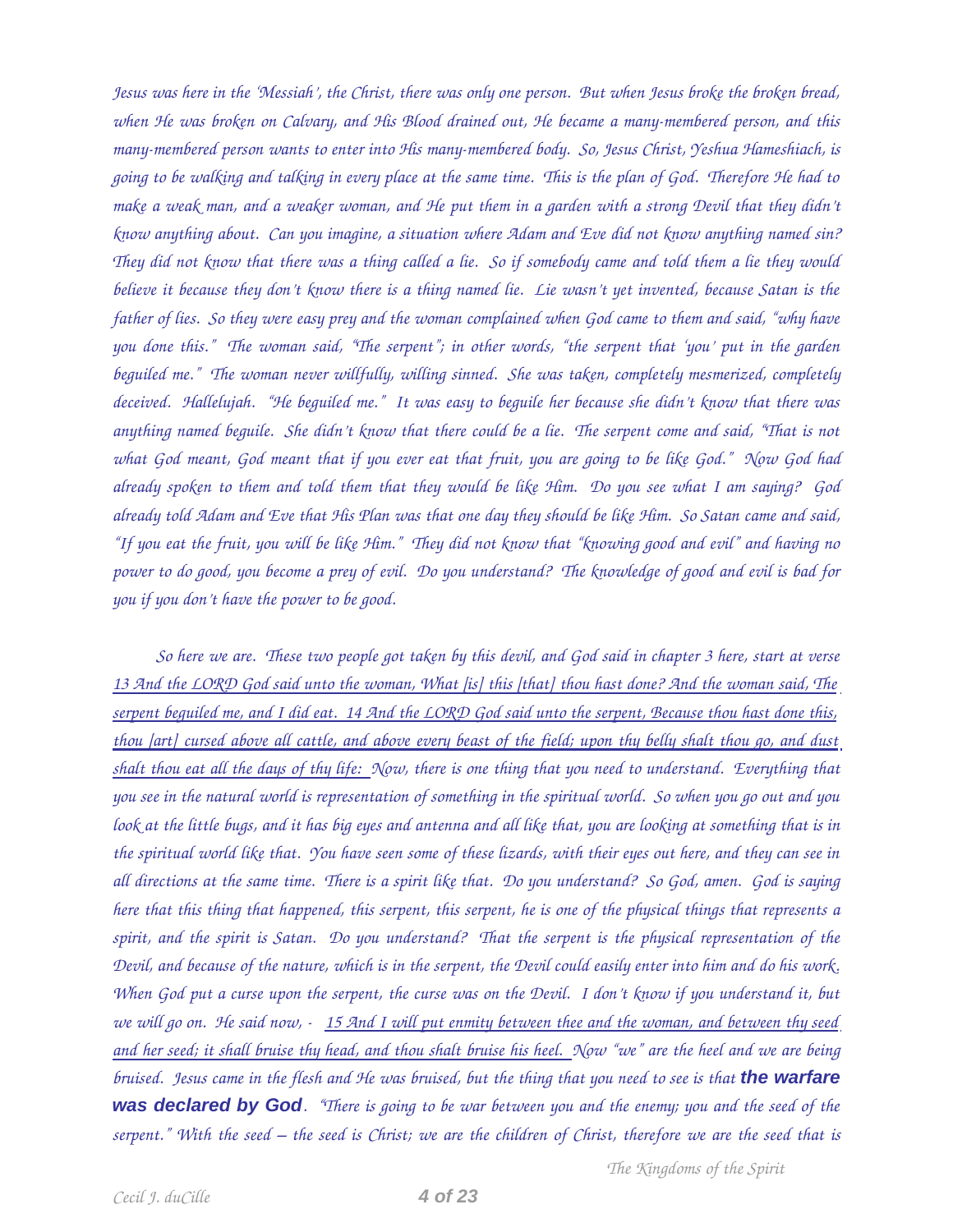*under the order of war. Now, that was in the beginning. Now it is at the end. We are the people to finish the work. Amen. The war is going to be finished by the overcomers and God has spoken it – therefore, I don't care how wishy-washy you might be – you are going to do it and there is a people that is going to do it and we are going to finish the job.* 

*Now we look at the back of the Book then, okay? It is good to know the back of the Book because sometimes it doesn't look like winning. It really looks like losing. You can imagine the devil has Paul down in a dungeon, filth and muck, down there worms and maggots eating him, and he is down there in this stinking hole. Hallelujah! And he is singing praises to God. OH YES! OH YES! Satan got hurt. Oh yes! He wants the man to be crying, "Oh lord look at what is happening to me. Oh God take me out of here quickly." Huh? Isn't that what you would do? "Take me out of this dungeon quickly. Lord God, I would rather die than be here. Oh, take my life Lord." Paul wrote some of the most beautiful Word of God testimonies in the dungeons. Amen. A stinking hole, hardly had enough oxygen to breath. Can you imagine the heat, and everything else. He is down in that hole and he is singing Praises to God and writing letters to the Church. Hallelujah! Praise God.* 

*So we find that since you know now, since you know now the end of the story; how it is going to end; let us look at our situation for a while. He said you are wrestling not against flesh and blood but against princes and their palities. Here is a word 'arche', 'arche', that means principality. Now what does he mean? This is what he means. That the world in which we live is divided up into palities, and every demon prince has a certain pality; means a certain area, just like the United States government has ruled over the United States down to the Mexican border and up to the Canadian border. Right? When you cross the border, you are in a different pality or country. [chuckle] You are in a different country and you are under a different rule. But right here now, you are in the United States; you are under the United States government. Now these palities have different organizations of demonic rulership and authority. Right? So then we call them, Paul wrote them and he called them 'exousia'. Now you know the word 'exousia' in Greek is the word 'authority'. Right? So, in America you have the 'Port' authorities, and you have certain authorities over there. The government apportions out certain places of authority to certain people, to certain sections of the country. Now, you have within that rulership area you have rulership over lust. You have a devil that is rulership over lust. For instance in America, one of the strong devils has the rulership over divorce. He causes women to despise their husbands, and the reason that I am saying women to despise their husbands, is because they are the one that Satan can work on more when it comes to rebellion against a man. The women despise their husbands. They say the husband wants to rule over them. Some of the husbands are not so good, they do overrule and behave bad. Nevertheless, God said that the princes seek out for the women and try to get them to despise their husbands. When they are in love and when they want to get married, ooooohhhhh. It is like heaven, and then after the honeymoon is over and people begin to get used to one another, they begin to find fault with one another, and begin to criticize everything that the other one does.*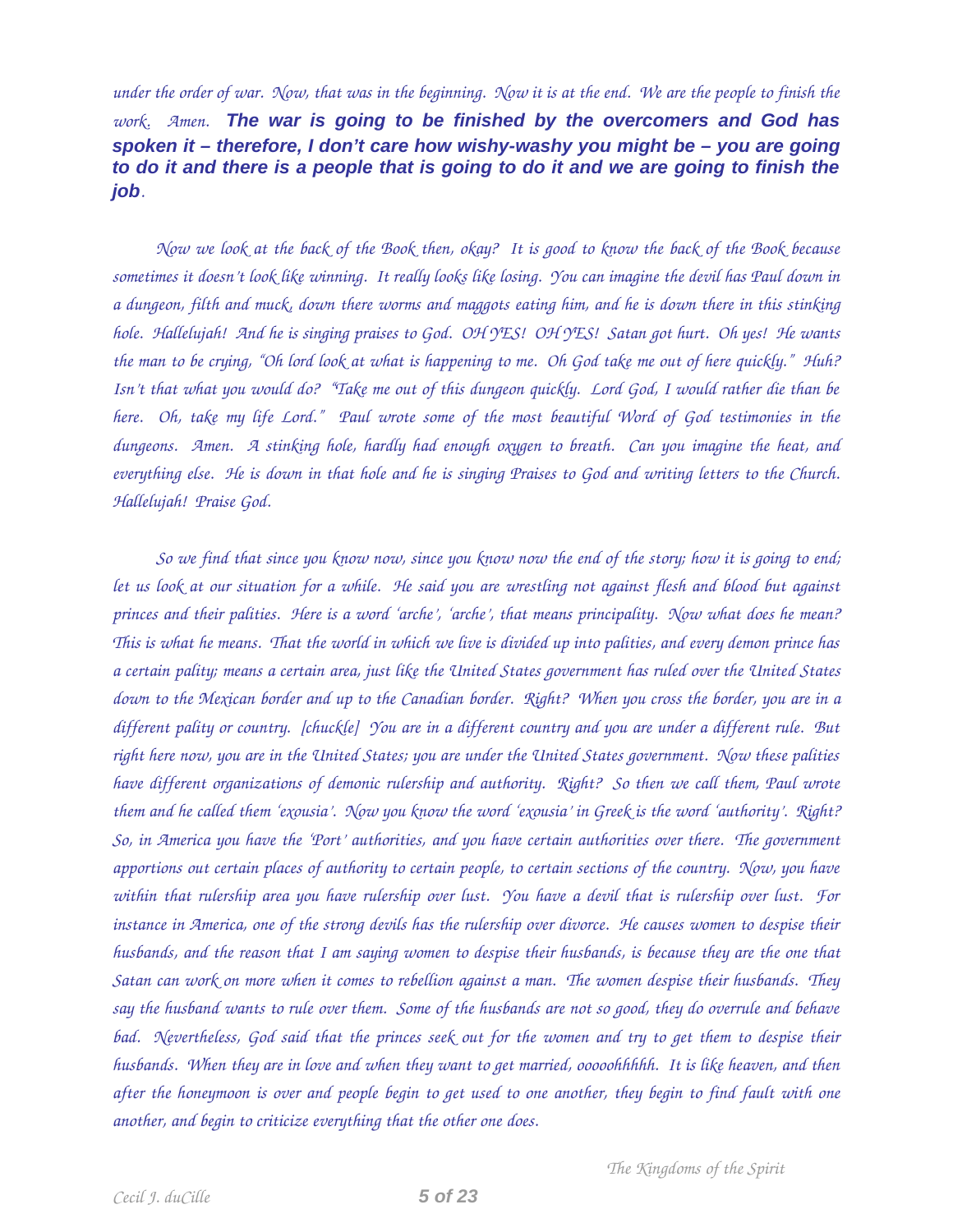*Brethren, I am not studying your case in order to preach. I am taking my que from the Spirit. AHHYY! What I am saying, I am taking my que from the Spirit, so please don't classify me with those that take people's business to preach. Amen. God is saying – God is saying to Eve, 3:16 Unto the woman he said, I will greatly multiply thy sorrow and thy conception; in sorrow thou shalt bring forth children; and thy desire [shall be] to thy husband, and he shall rule over thee. God has created an organization out of a sinful condition. Do you hear me? And God saw that it was the best thing to do to make the man side of this human thing that he made. I don't know if you know that Adam and Eve were one person and God split them in two, and God took out Eve out of Adam, and God took out the womb out of Adam, and put it in another body, and the body that he placed out there with the man's bone, had the man's blood type in it, had the woman organs that the man would not need. So man became one side of the human being and the woman became the other side of the human being. So this woman side was the side that should travail to bring forth children. Are you with me? The man side was the side to give the seed of life to the other side. It can't be plainer than that. Then the same God that did that said that the man is the head of the house. Amen.* 

*Now I have had preacher women who say that the man is not the head of the house. We have come down to the end of time where women no longer want to be women. Women want to be bosses. You go into the bank and most of the banks are ruled by women. You go, I don't know where the men are. It seems to me that the man's position is deteriorating, not only deteriorating, but he is getting more absent. Some of the men are submitting, and some women want to get the man to submit. Even in the Church, God gave the woman the gift of the Spirit and she used the gift of the Spirit to subdue the man. Yes, I was just looking at the pamphlet there with some of the women preachers and I said to myself, "This is contrary to Divine Order." God's Divine Order says that the man must be the head of the household. God's Divine Order never, never puts a woman at the head of the church. The church is passing away anyhow. But now the women are taking over anyhow. Remember now that I have been in the church for over 50-55 years. The church, what I have seen is that more and more the women are using the gift of the Spirit to control the man. Like the sister that came to the man and said, "Thus sayeth the Lord, you must buy me a house." Do you understand? I have seen the women use that gift and if the man doesn't go along with them, that house is in turmoil. Because they will not submit, they will not give him his breakfast, they will not treat him right, until he submit and it brings him down to his knees. Hallelujah! Amen!* 

*Now, the Word of God says that God started a war with the Devil, and that God said, 'if the woman and the man want to be overcomers, then the woman must allow the man to be the head.' That is as simple as that. If you want to be like the women of the world, it is all right. No problem. Be your head. But, if you want to be an overcomer, you have to tow the line of Divine Order. Divine Order starts in the home; man and at home, can't rule at home, can't lead their wife, their children into prosperity in God, yet they want to rule the church. When they come to church they are lions, and so that is where we get the pastors. I know many*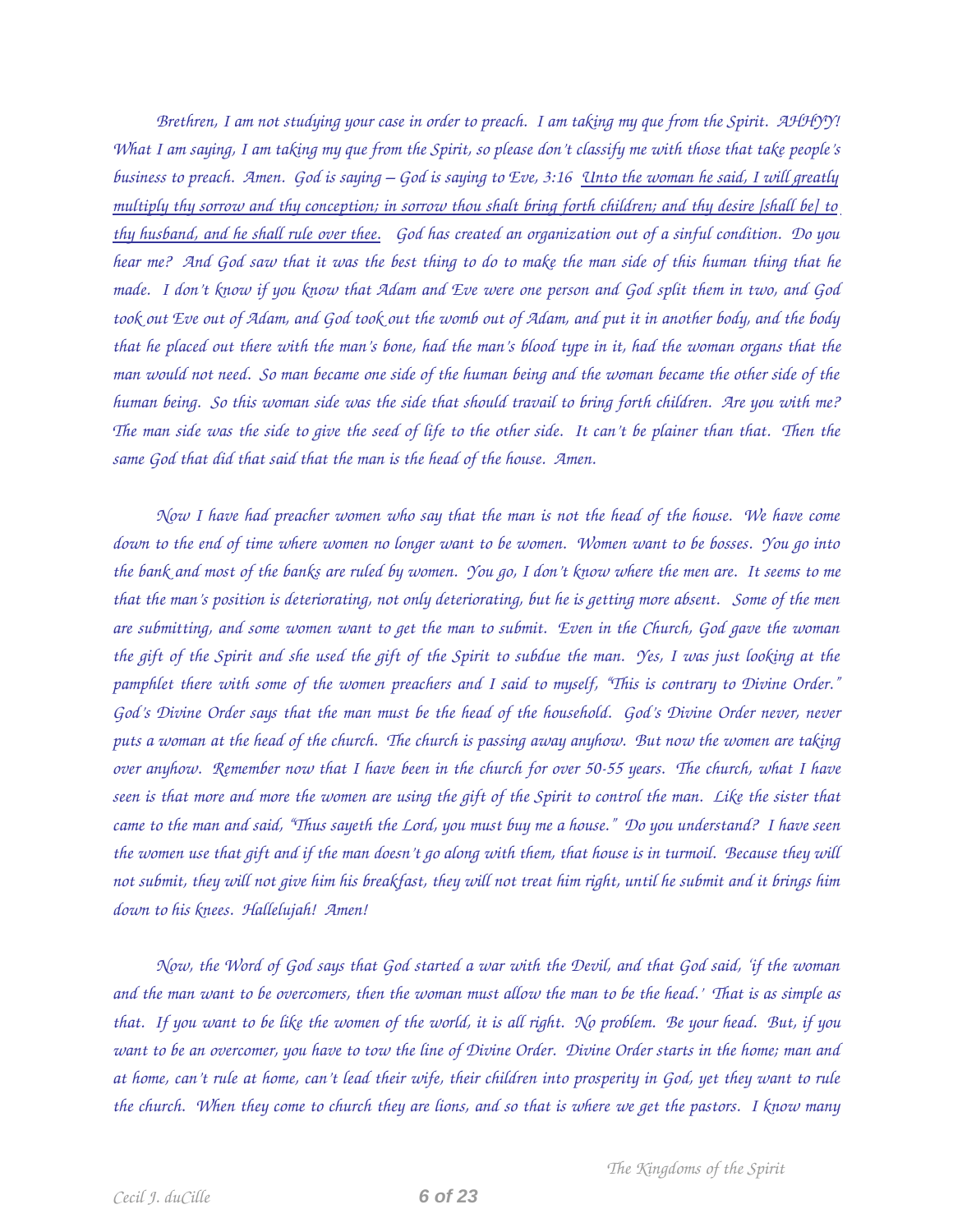*pastors are being ruled by their wives, but they rule the church, but the wives rule them, so the wives rule the church. Anyhow, thank God, the old order passeth away.* 

*So 'exousia' is different authorities. Authority over lust. Authority over – name me another one; divorce. Authority over anger, control you like a puppet on a string. The devil haul and pull you. Amen. God give you a job to do. You have to go out there and to bless those people, and to do so and so, and the devil get a man to attack you. Somebody barge into you and you get mad and the devil takes over. If you can't control this body, you are a loser. Do you hear me Brethren? You are a loser if you can't control your body. As a young man God began to teach me how to control my body, because there is a 'how' about it. The first thing he showed me was fasting. I had to fast. I could not fast because I didn't have food to eat. I had to fast having food and not eating it; having water and not drinking it. Amen. And fast until I controlled my body. When I learned to control my body, he put me through the paces; the test as a young man. I got up one night with a woman lying on top of me naked. Amen. Amen. And all I felt was anger that she thought that she could take me. She thought that I was cheap. Do you hear me? She thought I was cheap, that she could disturb my flesh and get me to submit to her. Hallelujah! I want you men to know that if you can't pass that test that you are in trouble. Amen. One scripture in Songs of Solomon says, oh Lemuel, if you have an appetite, and you get to the king's table, put the knife to your throat. [chuckle] What do you think he is talking about? He said you have got to control that appetite buddy, because if you have an appetite, if you have an appetite then you are in trouble, because the devil is going to bring the bread to you when you are hungry. Amen. I'm fasting. I'm fasting. Going over twenty days fasting, hungry as a beast. I don't know if you ever felt hunger? I'm sure some of you have never really felt hunger, hunger until it gets into your head and it becomes a madness. That you feel like you have to be controlling yourself from not just catching the carpet or something and chewing it up. Amen. Hunger, you see sometimes you fast and you get delivered from hunger. After the seventh day you feel like you could go on without ever eating again, and then all of a sudden – WHOPPPP – then the next thing that happens you smell something that you love. I mean the devil start cooking for you. You smell and it takes your soul, and you have to get yourself together, and pray, "The Lord is my Shepherd, I shall not want". Do you know what I mean? Begin to repeat a Psalm, or pray, but you have to get away from the smell, because smell is one of the strongest things to excite your appetite. Smell. It also has something to do with your memory.* 

*So, we have to learn to fight. David said, "He taught my hands to war, and my fingers to fight." Amen. Like how a man would take his fingers and use his sword. He said that God it was who taught his hands to war and his fingers to fight. God is teaching you how to fight. But all this is spirit work. The devil will send spirits to you that they know you are unable to overcome. And God sees what is going to happen. God came to me one day. He said, "I want you to fast seven days." Now I had enough of the Spirit to know that if God tells me to fast for seven days, that something is going to happen. Before the seven days were over I met a prince of devils. Now remember, princes have an area of rulership. They rule over demons and they rule over people, and he will send a demon to you. And if you beat that demon, he will send you a stronger one, and*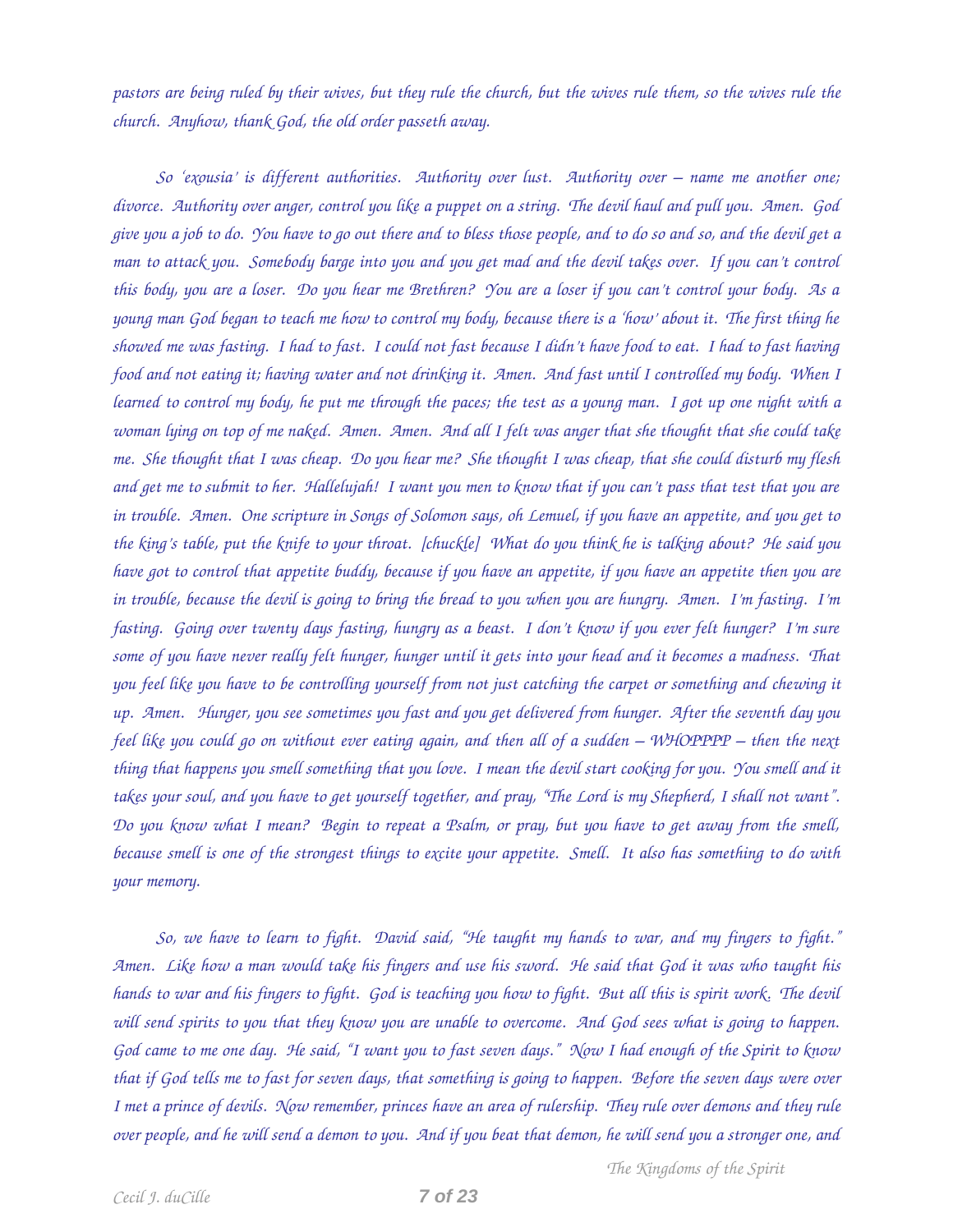*if you beat him, he might come himself. Amen. That spirit that we met in Germany, that was a prince of that area, and that prince holds a lot of people. When Brother Burt went up to Freeport the other day, he met the Devil himself. He came and said, "Those people are not your people. They are my people." He is laying claim to God's inheritance. Don't you understand? Just because he might be able to get a few people to see him, he puts his claim upon them, because the Bible says, Romans 6:16 Know ye not, that to whom ye yield yourselves servants to obey, his servants ye are to whom ye obey; whether of sin unto death, or of obedience unto righteousness?* 

*So we see that God is trying to coach His people. The first thing happens is you have to get rid of anger. That is part of the authorities, the powers and authorities that are in the earth. You have to get rid of anger. You must. It is a must. If you want to be an overcomer, you must get rid of anger. Anger cannot take hold of your soul under any circumstances. At one time God sent a man to hit me, to beat me up, to punch me up, to get rid of the angries. But God had me on several days fasting before, you understand, and I had the body under control, and yet that was my weakness. One of the greatest weakness' that I had in my life was violence. I would get mad and tear down the whole place, and it was something that came up in my soul, came up through my family. Do you understand? A familiar spirit that lived with us; we used to take the spirit with us as a means of protection. We felt protected. We would go into the darkest corners of this ghetto, and we felt sometimes actually that we were just looking for a fight. See, just looking for a fight, because you have all these devils with you and they want work to do.* 

*Now, if there is a weakness in our soul, I come to Jesus, and I have the baptism of the Holy Ghost, and I begin to preach the Word of God, and yet secretly I knew that I was in trouble, for the devil could get someone to come against me anytime, and I would lose all that God had done in my life – just in one moment of anger. Can you see what I am saying? And so anger was a trump card that the devil had over me. Now some of you young men, you young people, you have been used to looking at pornography. You have been used to pornographic things, and that thing had a strong hold in your soul. Now, it is better you die. Do you hear me? Better you die fasting than to live with a demon of lust in your soul, because you are nothing but a football for the devil. Do you know why? Any time you rise up and start doing some great work for God the devil is going to send some pornographic creature after you. Somebody driving down the highway and BOOM they put up a sign. Why do you think these demonic men, put up certain signs on the road with those naked women and all like that, the picture of naked women? They are getting a great deal of the population going down that road looking up at that sign, and get hurt, and seeking somewhere to exercise the lust that has been ministered to them by the picture on the wall. Oh yes my God. Die. Die.* 

*Brother Mark said, "God said you are dead." I remember, give me a Word Lord. I need a blessing at this moment. "You are dead." Hallelujah! What a blessing! What a blessing! Dead men can't lust any more. Amen. Dead men can't get angry. Dead men can't be hurt. Amen. And so God Almighty is saying to you have come to the point in time where it is better for you to die now. God said, "Blessed are the dead that die in*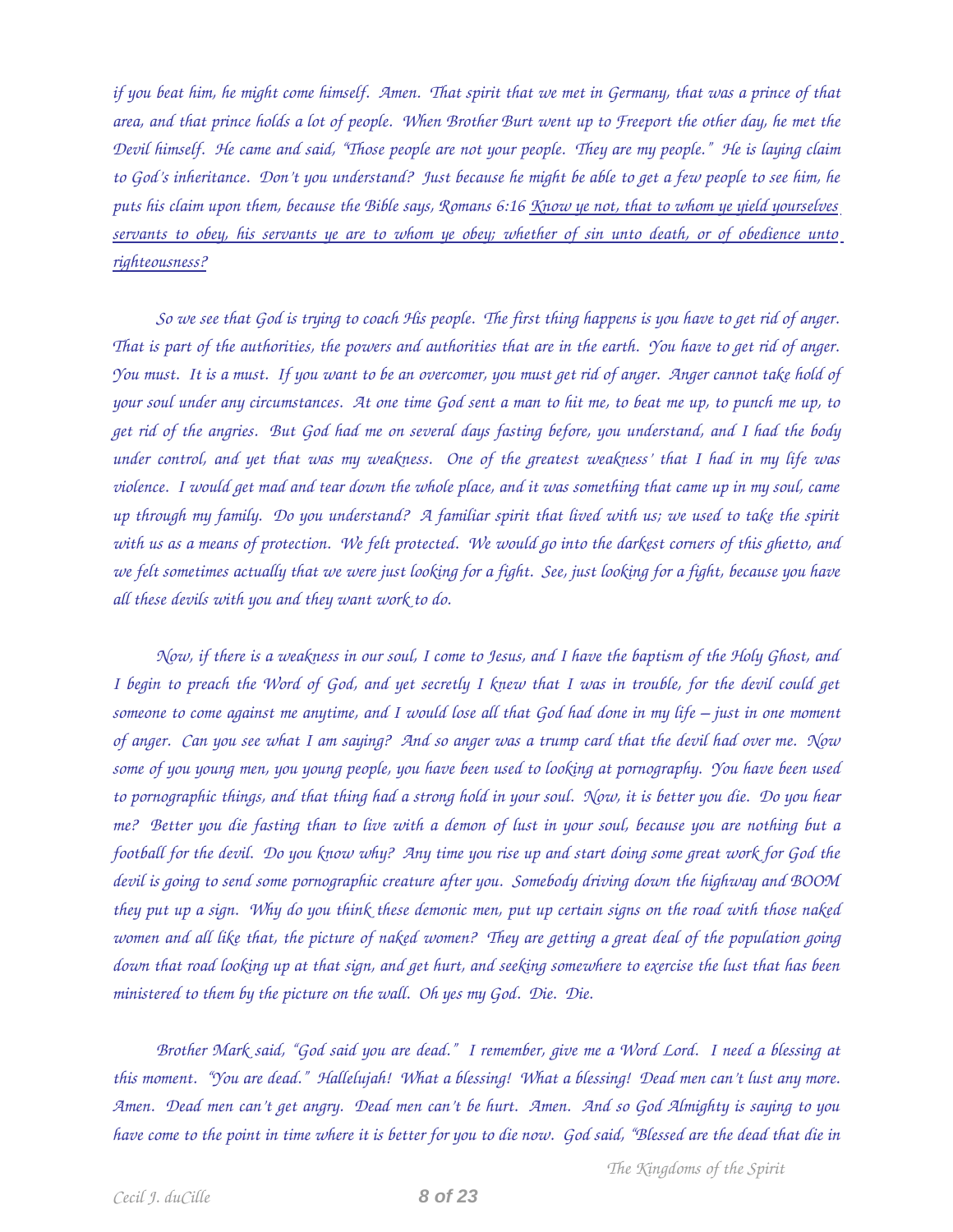*the Lord for henceforth they shall rest from lust." It says their labors, which I called it lust. Yes, it is better you die and I tell you why. The Communists found out that with all these men standing up saying, "Jesus, Jesus, Jesus", that all they had to do is to lock up a man and throw a naked woman in there with him and they would bring him down to nothing; reduce him to ashes with all his testimony of Jesus, Jesus, Jesus. He didn't have the capacity to overcome. Amen. Oh Lord help us. Spirits; we wrestle not against flesh and blood but against princes, their palities; of course their palities include flesh and blood you know; but the flesh and blood is not what you are fighting against. The man rushed up to Branham with a knife to strike him, and he rushed up and pulled a knife to strike him and he said, "In the Name of Jesus Run!" Poor man fell to the floor, the knife had nobody to use it, because it was a demon that was driving him, and he rebuked the demon and the poor man just fell, poor fellow. Poor fellow, poor thing, look at him, and you need to understand this about human beings, that they do not have the capacity to hurt you – though they might have the tenacity. But that God Almighty has given you the power over the power of the enemy. And He said that 'nothing shall by any means stop you from preaching the gospel because I have given you the power over all the power of the enemy.' Amen. So the princes, their palities, their 'exousia's, the 'arche'. The 'arche' and the 'exousia's; the 'arche' is the principalities princes, and their whole area of rulership. The 'exousia's are the authorities that have been given authority by the princes to exercise authority over you and you and you because you have vacancies in your soul that needs to be closed. Doors opened that need to be closed. Hallelujah! And God Almighty is saying, "Close them now. Don't wait, close them now. Close them now." Said God. I am ready to die.* 

*Brother Gruver told us the story of his walking through one of these desolate places, somewhere in Cairo. Who wants to walk in Cairo? My Lord. Amen. And a guy run down on him and grab him by the throat, put his long knife at his throat, and said, "Your money or your life. Your money or I'll kill you, or whatever." And it came out of him by the Spirit, "I am already dead." Whooo! We don't know what the man saw. We don't know what he heard, but he dropped the knife and ran, because he was dealing with a dead man. Amen. He must have thought to himself that this must be a mad person to be walking through here like that. Amen. Then he proved it for himself. He ran.* 

*We are not joking when we talk about being "dead". To be dead to sin is to be alive to righteousness. To be dead to sin means that they take sin and they rub it on your nose and it won't bother you. Brethren, they won't get you to do what they want you to do. Nobody can hold you up with a gun and say, brother, if you don't do so and so, I kill you. Amen. Because you are already dead and your life is hid with Christ in God, and you know that when HE shall appear, your life shall also appear with Him. So, no man can kill you. No man can do anything to you because God is with you. Amen. I hope the love of live flesh is here. Lot of live flesh, we are going to be a people of God, we had better start fasting and praying unto death. Hyeeee! That is the only way I know. Cut down the flesh, build up the spirit, LIVE and DIE at the same time. Oh yes! 'Exousia's, the 'arche' have no power over you if you are dead. Then the third one is 'kosmokrator'. He is always talking about the 'kosmokratoros'. But, the 'kosmo' means the world. The 'krator' means the rulers. The rulers of this world. The rulers of this world, referring to Satan himself, who is the ruler over the things of*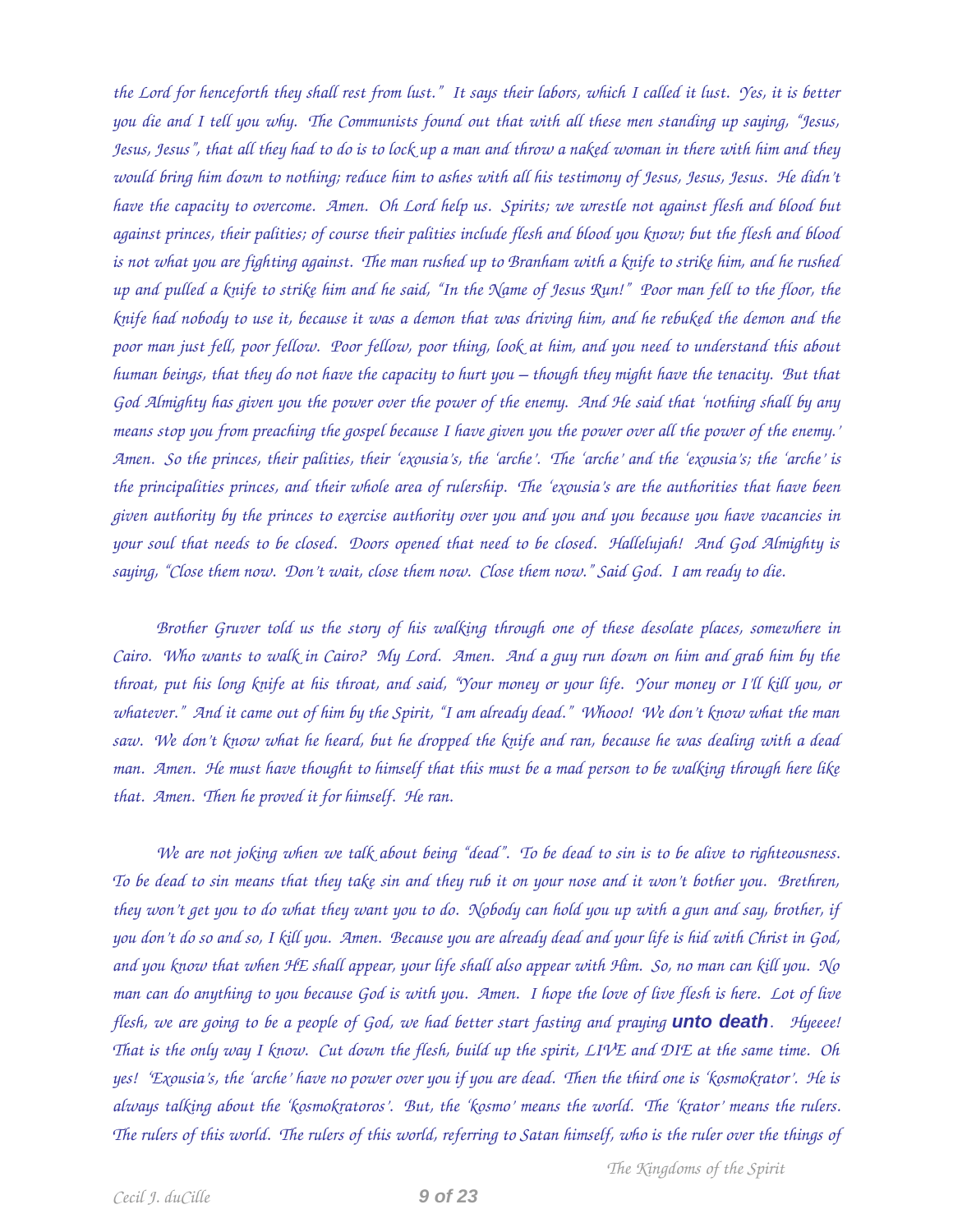*this world. Every time you have a desire for a natural thing, you have put yourself into an area where the devil can use you.* 

*I asked God once as a young man, "God, how? Can you tell me a trick, a way of overcoming the devil?" He didn't hesitate. He said, "Desire nothing." Come on now. If you desire nothing the devil can't temp you with anything. You are beyond temptation. Desire nothing. These 'kosmo' are rulers of darkness, 'skotos'. The rulers of the darkness of this age. They translate 'aion' as world, but I am going to translate it a little bit* more than world. This age of the world. The rulers of the darkness of this age.

*I used to understand when people begin to fall away from God. The first thing that change about them is their clothes. [chuckle] Clothesline now. Amen. Clothesline now. You see the Christians dress. They go into the stores and they buy, they choose their dress. They choose how they want to look. Amen. Now somebody want to look like a certain movie star. You have to buy the kind of clothes to make you look like that person, and when you look in your mirror you are satisfied of how you look. That means that something in your soul, something in your mind. Amen. The next person want to look another way, and they buy whatever you want to look that way, and they look like that. I'm not just talking to women. But the men, they want to look a certain way. They want to show certain parts of their body, they buy certain clothes so that they may look like how they want to look. That is only a simple part, because the whole thing comes from the mind and the thinking, and the age in which we live. Amen.* 

*The age in which we live. There is a key over the age; a ruler over the people, and he wants all the people to look a certain way; to behave a certain way; to do a certain thing. I don't know if you notice the way now for young ladies and young men, to be, to look intelligent is to talk fast. I don't know if you notice it. You look at the newscasters because they are the ones that are setting the tone. And the newscasters, they talk as fast as possible; as fast as they can in order to show how intelligent they are. It is a sickness of the age. They are following the style, and God said, "we will redeem you from all this", John 1:12. Let's read that verse. But as many as received him, As many as received Jesus; as many as received Yeshua. He did not say accept the Lord, because you go to people and they say, "I accept Jesus as my savior." You accepted Him? "Yes". Okay, but when did you receive Him? You accept Jesus as your savior. When did you receive Him. That is a different thing. as many as received him, to them gave he "exousia", authority, power to become the sons of God, [even] to them that believe on his name: So when you accept and receive Jesus, it is an authority that you get to overcome the world, because the sons of God are those who overcome the world. Let me see something here. It is not bedtime yet. Yes, the authority that God give you as a Christian when you receive Jesus as your savior is that you could use that authority against the authority of the "exousia" power. One authority use against the other authority. Amen. It is like in the army. You get an order from a lieutenant to do that order, but the general called you and gave you another order, and you have to obey the order of the general. If you will understand what I am saying here, there is a higher power who has given you the authority to become a son of God and you have not yet used it. You have not yet obtained that unto which*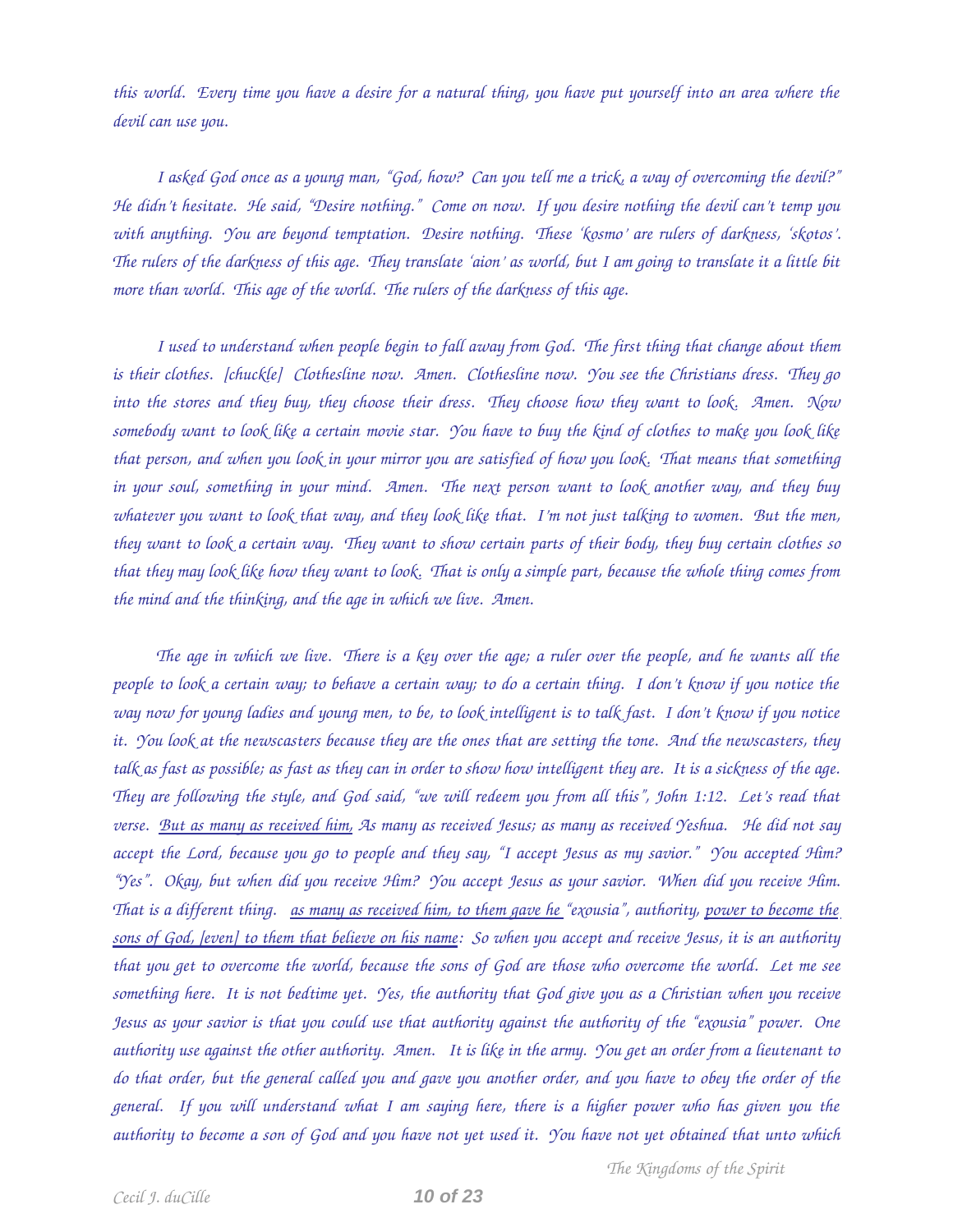*you have been authorized. You have been authorized by the power of God to overcome the forces of darkness, and you have not yet used it so that you might become a son of God.* 

*So, if you notice I changed the word 'power' from the King James to the word 'authority'. Right. Because that is what it is. But now I am going to show you the word 'power' in the Bible; 'dunamis'. Turn our Bible to Romans, Paul again, the man who God anointed to give us a higher look; a deeper look. Romans 8:14 For as many as are led by the Spirit of God, they are the sons of God. So I ask you a question. Are you a son of God? Have you attained unto sonship? Huh? It is not unattainable. You can attain unto sonship. You see, and it is an active operation, it is not a passive one. If it was a passive one, that anyone who does not commit sin would be a son of God; that would be the passive – does not commit. Then you could go to bed and sleep the rest of your life and become a son of God. Amen. But it is not a matter of a mission, it is a matter of commission. You must do something. You must be obedient to the Spirit of God to be a son of God. Now some of us cannot even hear the Spirit of God, much the less can we obey. For you cannot obey what you don't hear, or what you don't know. The scriptures here are plain. The scripture is plain right here. Romans 8:14 For as many as are led ... That doesn't mean were led. Oh, yesterday I did some great thing for God. I did this, I did that, I did that – Has nothing to do with the case. Now – Those who are led by the Spirit, You are the sons of God. Oh Glory to God. Amen. You have no excuse not to be led by the Spirit, because you need to go to the Spirit and ask God for guidance, for leading. Then you need to wait on God until you get the guidance and you get the leading and then before you move. Therefore those who are led by the Spirit of God, they are the sons of God. Amen.* 

*Now you can see, it is different in Revelation 11:3, it says here, And I will give [power] (And I will give 'dunamis') unto my two witnesses, and they shall prophesy (for 3 ½ years) a thousand two hundred [and] threescore days, clothed in sackcloth. Meaning to say that they have attained that sonship level by continuously obeying the Holy Ghost, and they are now sons of God. Okay, let's step on faster, a little faster. Amen. The wickedness of this world and the darkness of this world we will escape if we obey the Spirit of God, and if we are sons of God. Now let's look at the whole picture. You are in Denver and a different spirit rules over Denver that rules over California, or your area of California. Sometimes it is divided up a little different. If Florida there might be a different spirit up in Jacksonville, than the one down in Miami. And so the Body of Christ is getting exercised – hand and foot and toe and every part of the Body is being exercised by the various spirits that are attacking them. One might be getting more exercise than the other, therefore it might be a little bigger than the other. Nevertheless God is seeing to it that we get the exercise that we need, because we are fighting a spiritual kingdom, and what did God say about that kingdom? The bottom of the book now. In Daniel He said, "The kingdom of this world, or this age, shall become the kingdom of God and His Christ." And when he said His Christ he differentiated between God and His Christ. He was talking about God the Father and the many membered body of Christ. The kingdoms of this world are going to become the kingdoms of God and His Christ – now we know that, therefore we can be rested assured that we will have the victory. But, how are we going to get from here to there?*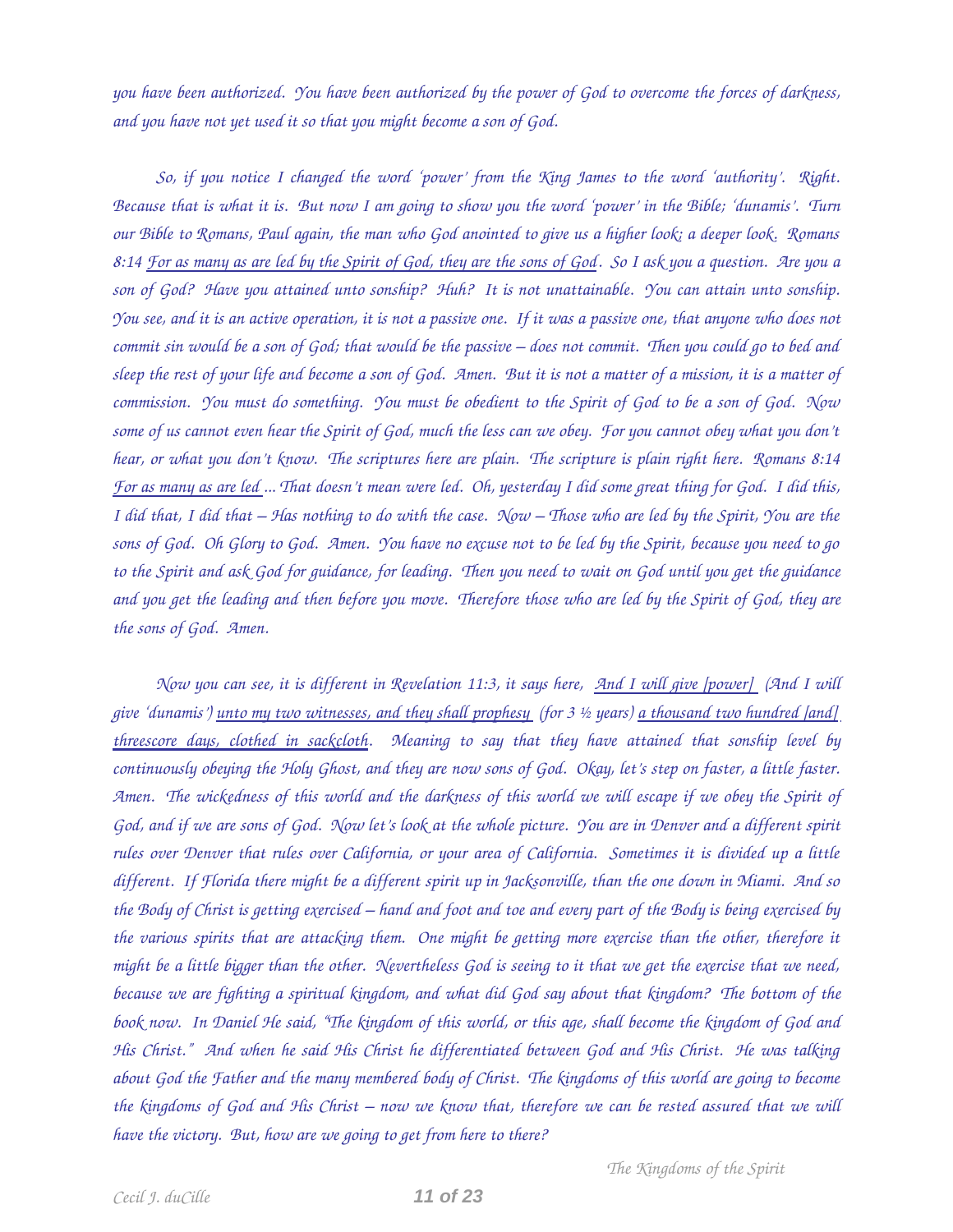*My spiritual experience, I will give you a little of some of the things that happened to me. First of all, I was taught very early in my Christian experience what demons were, what fallen angels were, what spiritual princes were. I had to contend with all of them. My first experiences started as a child. I don't know how much I should tell you really. As a child I remember we lived in a very dark area. Dark in every way. And my brother was out on the front porch washing his feet in a basin before going to bed. We didn't have the luxuries you have here. And he saw the shadow of a man creeping up by the fence and the man lifted up something to throw it over the fence and he recognized the man in the darkness, and he said, "Larry, I see you", and the guy got frightened and ran back with that thing, and the man got mad immediately. I asked myself as a kid, I asked my mother, "What happened?" She said, "That is sorcery." He was bringing something to throw over out fence, and that some spirit was going to oppress us, or attack us, or hurt us, or kill us, and you called to him and he made the mistake to run back with it to his house and the dumb spirit attack him. In other words, a spirit is like a dog that you train to attack. You give him a scent of a person, and tell him to attack that person and he goes after that person. If you make the mistake to turn back with it he attacks you instead. So that boy lost his life. It went on until there was a devil that used to come around the area at Christmas time, and that is from that time I started disliking Christmas, because the devils seemed to have more power at Christmas than at any other time. Look at the statistics of those who die on the road tonight and you will understand that the devils have more power. And this devil was what we in Jamaica in the backward area, whatever you think, you are enlightened people, we are backward people; we call it a rolling calf. This thing was like a cow, but it would have fire coming down it's eyes like weeping fire, and it would be coming through the darkness, and it had a chain rattling behind it, and like a man driving this cow and it is "wooooo", and he would flash the whip "pow", and people were just terrified. You know I see Brother Greg laughing. You had that kind of thing in Cuba? ("yes") Hallelujah! So I have a witness there. This thing, they call the 'whooping boy and the rolling calf', and people were terrified. But I found out afterwards that this terror, you hear about the terrorists? It is the same thing that the terrorists do to get people afraid, and this terrorist spirit wanted you to be afraid so that they could possess you. Yes, they possess the people who are afraid, and so these people were afraid. I'm trying to remember about how old I was. I might have been twelve, I don't know. I've been a man for a long time. Anyhow, this time this thing start coming and I start getting mad. That was one little problem I had, I would get angry. And I was mad at this thing that it could come and terrify my whole district. My mother and father were in bed terrified, and everybody was terrified of this thing, and I was mad, and I decided that I was going to stop it. The saying goes that if you go and look at it that you are a goner and it is going to kill you. Right. Now I could show you the nature of spirits, they don't have much sense. Some of them are dumb. Did you know that? Oh yeah! Some of them are very dumb. If you could stay here with me tonight, I could tell you how dumb some of them are. This spirit, I went out to see this spirit, because I know that they say if you see it, it will kill you, and I am mad, and I don't think it can kill me and I would like to fight the thing. You know what I mean. When I went it was pitch dark. All I could see is the two eyes of fire, and I went back to my room. No sooner than I went into my room, the thing with a great racket, it has to make a noise you know because the noise is to terrify you. It jumped the fence,*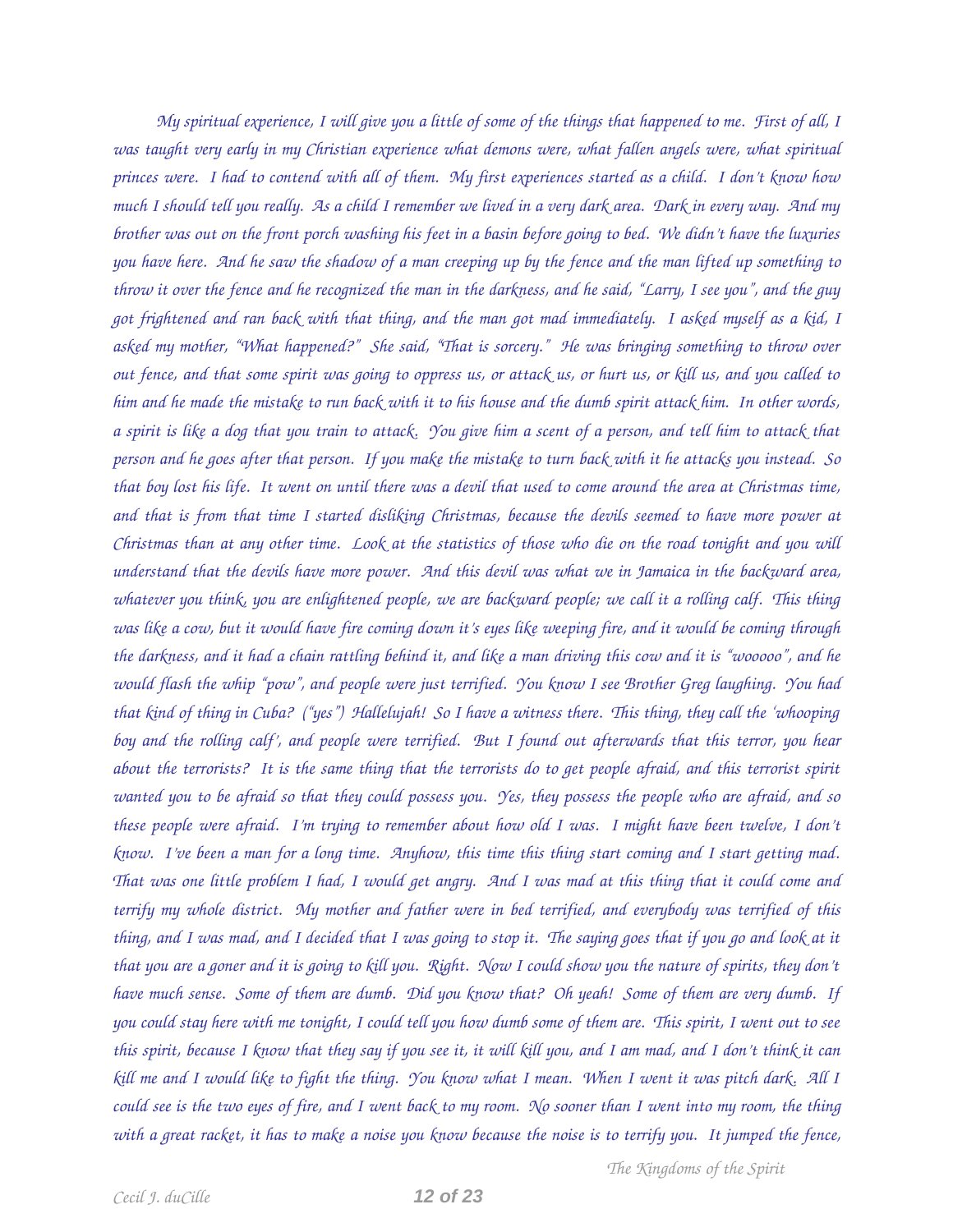*we had an eight foot fence. It jumped the fence, what you call a 'vinc' (spelling) fence. So the chain 'drdrdrdrdr' on the fence terrifying everybody, you know what I mean? It start running around the house. When it ran around the house three times, it bounced the house. This house has seven bedrooms. It bounced, the whole house shivered, and everybody was awake and frightened, and I was mad. I didn't know what to do. It came to my door and knock, 'knock''knock''knock'. I didn't know what to do, so I did nothing. That was all for that night. But guess what? The next night it was back again, and this time I know what to do, because I know what it is going to do, and I know it is coming to my door to knock, and I want to meet him personally, because I felt like I could tear the thing to pieces. I wanted to see him. So I went to the door while it is carrying on it's terrifying tricks, you know, running around the house, I went to the door and opened the door, behind the latch, stood behind the door. He came and he knocked, 'knock''knock' and I jumped out, and oh Lord, I tell you I was a ball of fire, and that is probably what he saw. He took off and never came back.* 

*The human spirit, let me tell you about the human spirit. Let me go back and show you. Go back to Genesis. Go back to Genesis. Everything that God made as a conqueror cannot be conquered. God gave Adam the mandate.* 

*Gen. 1:28b ...have dominion over the fish of the sea, and over the fowl of the air, and over every living thing that moveth upon the earth.* 

*29 And God (Yeshua, Yahwey, the mighty God) said, Behold, I have given you every herb bearing seed, which [is] upon the face of all the earth, and every tree, in the which [is] the fruit of a tree yielding seed; to you it shall be for meat.* 

*30 And to every beast of the earth, and to every fowl of the air, and to every thing that creepeth upon the earth, wherein [there is] life, [I have given] every green herb for meat: and it was so.* 

*The part where God gave them dominion is in verse* 

*28 And God blessed them, and God said unto them, Be fruitful, and multiply, and replenish the earth, and subdue it: and have dominion over the fish of the sea, and over the fowl of the air, and over every living thing that moveth upon the earth.* 

*If a demon moves on the earth, I have dominion over him, because this earth is my earth. This is my domain. God made us to overthrow the devil and to rule the earth. Amen. We were not made to be destroyed by Satan and his forces. The problem with us is that we gave our authority to the Devil. But the good part about it is that in Christ Jesus we regain that authority and that power. Hallelujah! Can we understand it? Why should I be subject to demons? Why should I even be afraid of a demon or a devil? Why should I be afraid when I have the authority in the Name of Jesus Christ? AMEN!*

*I went to India, and India, a certain part of India there around Nagercoil, which is the tip, that little tip down at the bottom, that is the seat of Satan; the seat of the Devil. When you go down there you see it and you feel it. All the temples of the Devil, all the temples from over the world, all the churches and everything are right there, and everything is satanic down there. When we went into Nagercoil, the first thing that happened, we saw they had a satanic feast. It was a feast time, I don't remember what time it was, but*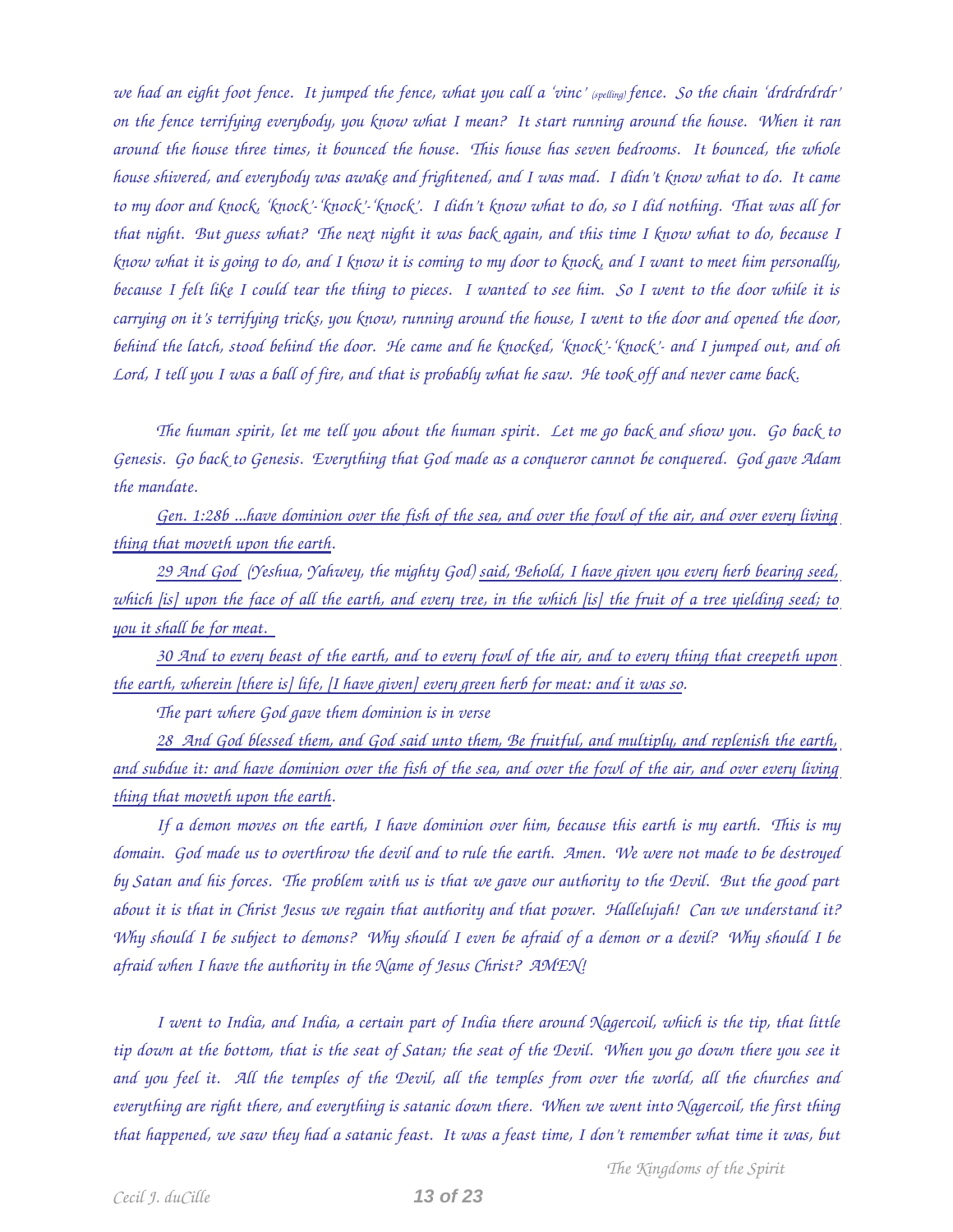*they were worshipping the Devil, and they were drinking goat's blood, and they said, "We drink goat's blood today and we will drink American blood tomorrow." One of the boys came and told us that was what they were saying in their feast. But it turned out that the great 'Khali', I don't know if you ever heard, the god 'Khali' is a god of destruction; the god of death and blood. Amen. Peculiar, but the temple where Mother Teresa goes to bless the people of the dead, was 'Khali's' temple. All the people who are sick and believe that they are going to die, they go there to die, and she goes around and bless them. Anyhow, this spirit that we had come in and made a breach in his territory, and the night I actually threw out a challenge to him, and I tell you the truth, you could not get the people to sit down and listen to you because they were terrified that if they submit to the Christian God that they would be in trouble with 'Khali'. So I throw out a challenge to 'Khali'. I told him that, "In the Name of Jesus Christ we had come to break his hold over the people of India." When I went home, no sooner than I went to bed, I didn't even close my eyes good, and he was down on me. To cut the long story short, I began to rebuke the thing and he couldn't choke me as he was trying to. So the both of us lock hands together, and I was rebuking him, and he was there carrying on, and the Lord came and whispered in my ear and said, "The Blood, the Blood," and immediately I remembered the Blood of Jesus Christ coming from the Cross. Amen. It is good to have that memory stored in your memory bank. Store it in your memory bank, the bleeding sacrifice of Jesus. And when I saw the Blood, I said, "The Blood of Jesus be upon you." I looked up and like the ceiling was sweating blood, and the blood came right down on his head, and when it came down on his head, it flattened him, and he became like a piece of rag. And I rebuke him again, and he slithered off the place and started to slither on the floor to get away. We continued to rebuke the thing until it disappeared. But, no power, no power on earth can overcome you. I want you to get that into your heart. No power can overcome you. Amen. Hallelujah!* 

*You know, if you sit down here and listen to me, you know you are in trouble, because the Devil will attack you, because you are agreeing on this with me. But, we are at war. Amen. You should attack him before he attacks you. Amen. When you go home, drive out every devil from your room. Amen. Let the Devil know that we are here and that we take possession of the earth. That the earth is the Lord's and the fullness thereof. The world and them that dwell therein, that we take possession of the earth, and this earth is no longer your playground. I can't help, it takes time for me to explain the Gospel to you, don't you think so? I can't help it, after all, what do we have to do? Only to go sleep. Let us spend the time with God. If you are tired, just get up and stretch yourself a little. I won't take it for anything.* 

*So the experiences that I have had, I was telling you some of them. That experience as a child began to grow in me. My grandfather, somehow I am kind of taking after him, he had the same experience. He was sitting at his desk. He was a teacher, and a very verbose fellow. He was at his desk writing one night, and he* heard; now I want you to understand these devils; he heard like a chain coming up. "chch-blueb", "chchblueb", "chch-blueb". What is that for? What is that for? Terror. It wants to frighten you. If you don't get *frightened at that, you have overcome it. A spirit doesn't have to do that. You know, it is like the movies, "ta* da da da da da". "Get ready-Get ready-Get ready-"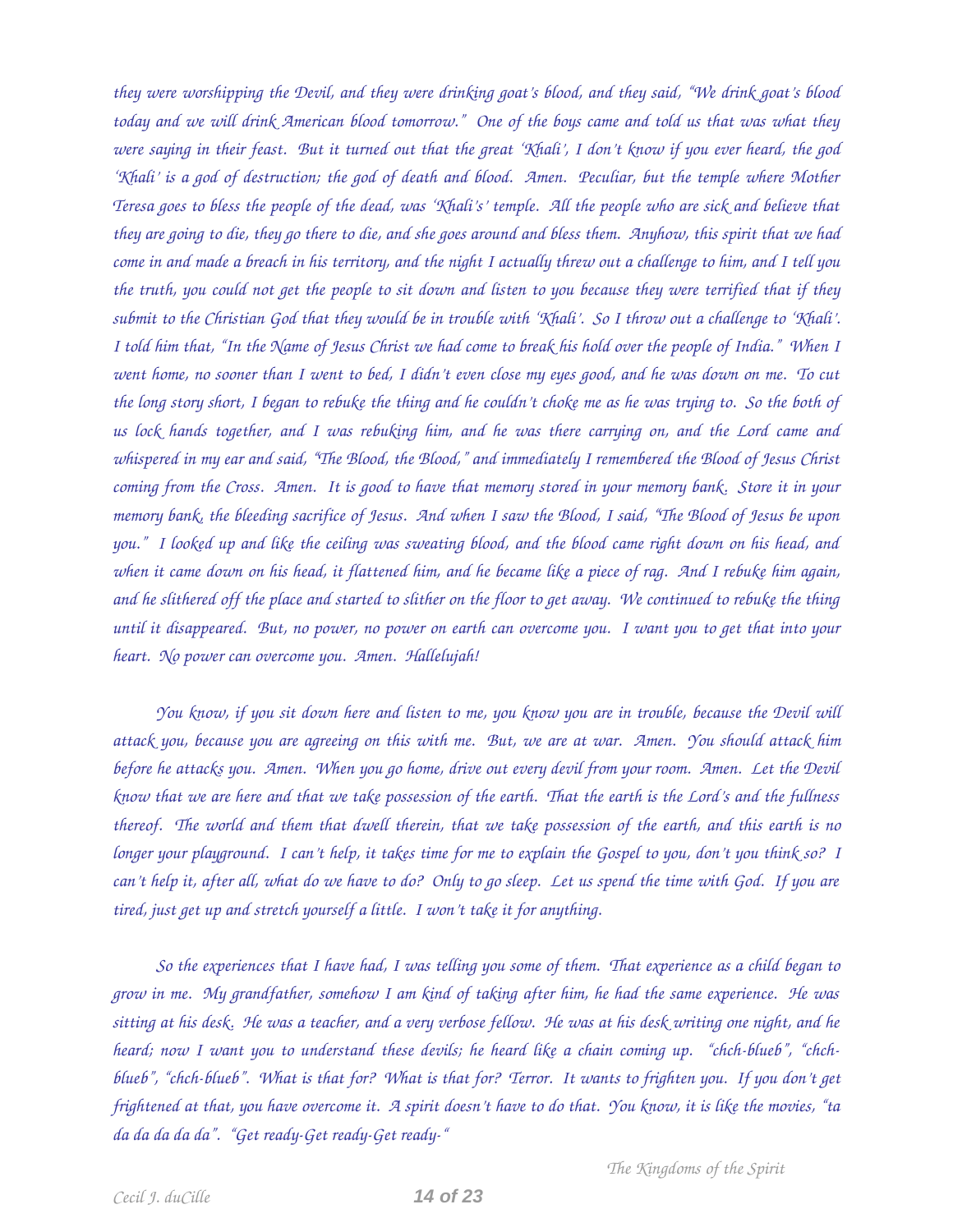*Audience – I had a house. Inside the house after seven or eight o'clock, in a country where you go* to bed early, because you get up at five-thirty in the morning. They told me that starting eight o'clock it *started in the kitchen with everything falling down, falling down. What happened, it is like you say, they was a scared, nobody get up. That was every night, every night. Then I moved, there was a little house I repair, and move there because I was going to come to the United States. I started little over there. I know, I saw so many things. But the thing is that inside my house, it is nothing. I saw something outside, but not inside my house, because any time I saw it, chaining guy in the kitchen, I just watch and watch both my door all the night. I say, "Oh God, take care of my kids," and it disappeared. One time in the door, I don't know why I get up, there is something, a spirit inside. I get up. I see a big Spanish guy with a big hat, very widely dressed and everything. I look at him, I look at him, I look at him. I really wasn't scared because I know God. Anytime, every night I pray to God, even in the world with the bad guy, a bad boy. I pray to God, because I know God. I know God is alive. That night when I saw the Spanish guy, I said, "What are you doing here?" I've got my children. I've got Deanna and Jesus. In about two or three minutes, I think, I don't need this one, I have to take care of my kids. He disappeared. My father told me too, that every night it was like the kitchen going down everything. Dad said, "Everything! You might get bit at night." But what happened they scared and stay in bed." I know a family, the demons killed all the animals, the chickens, everything. Almost they kill the family too. They had to run them out from over there. Almost in every country, the dominion of the Devil, is everywhere, everywhere. In the United States they really don't bother you.*

*Cecil – Well, the power that God has given us is greater than the power of the enemy. You turn your Bibles with me to Revelations 16: and you see what is to happen in the last days. 12 And the sixth angel poured out his vial upon the great river Euphrates; and the water thereof was dried up, that the way of the kings of the east might be prepared. 13 And I saw three unclean spirits like frogs [come] out of the mouth of the dragon, and out of the mouth of the beast, and out of the mouth of the false prophet. 14 For they are the spirits of devils, working miracles, [which] go forth unto the kings of the earth and of the whole world, to gather them to the battle of that great day of God Almighty. Now we are talking about spirit work among the nations, the leaders of the nations are being led by spirits, and these spirits are working a thing. Right now we are preparing to attack Iraq. While we are preparing to attack Iraq, Iraq has been sending cells into the United States from as long back as 1987. The cells are well organized here, people you know, who are United States citizens. They are well organized here and ready to attack America under certain circumstances. But then, we have got the message. We understand what they are doing, what is happening. Weapons of mass destruction, what-not, what-not, but the fact still remains that it is all organized by the Devil himself, and he is using the different spirits to excite the people unto battle, and to bring them to the day of Armageddon. Now, we find that the Devil himself, created a book to come against the Bible. Remember now, the Bible is our stronghold, the Word of God. First of all they tried their best to change it. They have not been able to change it enough to prevent the power of the Holy Ghost from coming to us. Because God has put His Hand*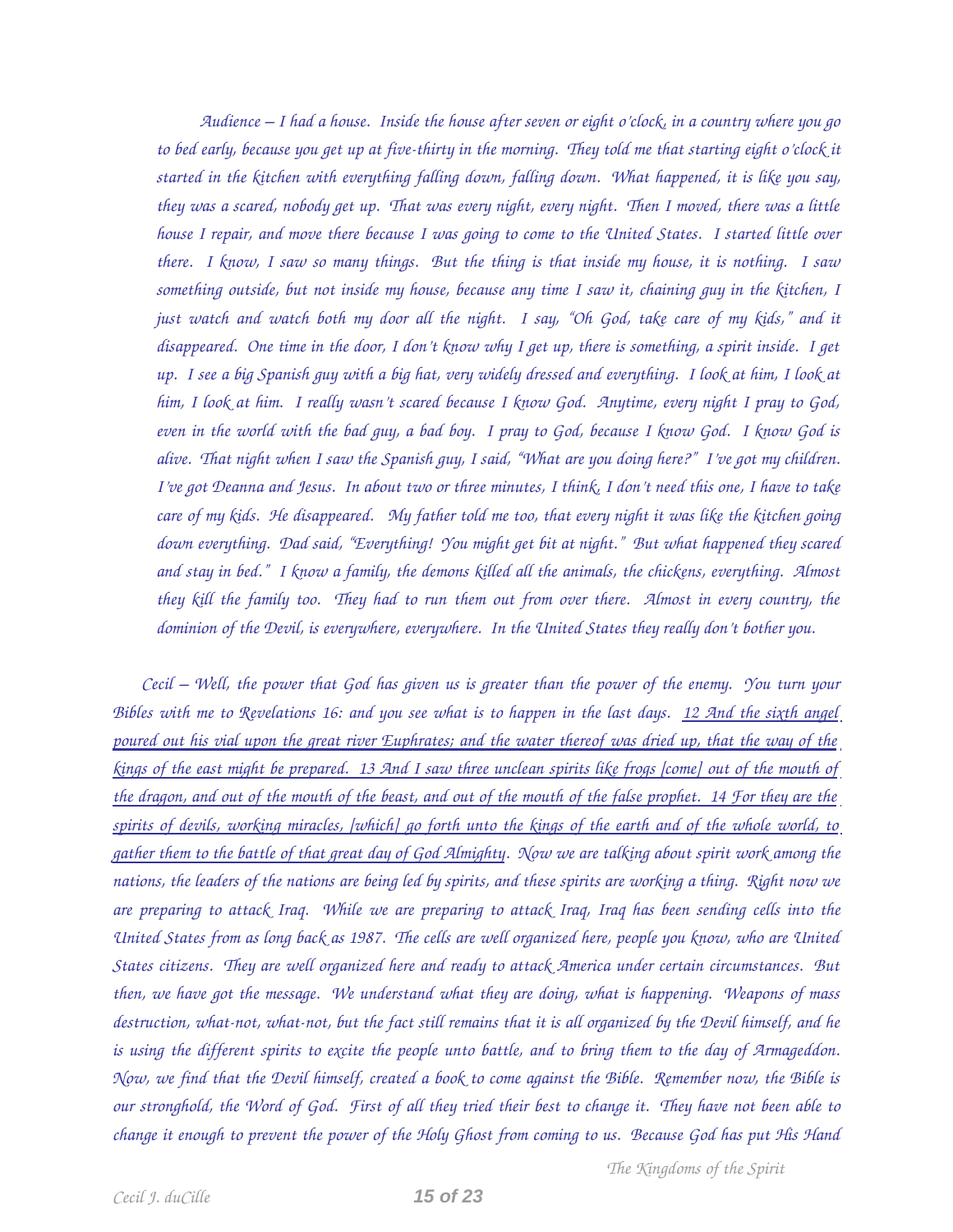*upon the Book, and it could not be changed. They do everything. Right now they are giving a different translation. I sit down listening to a man reading the Bible over the radio and it hurts my soul to hear the man say he believes in every word of God, and he is reading the Bible and it is all watered down. The power is taken out of it. Amen. The name of Jesus is taken out of it. It is almost generic. What he is reading is generic. 'The Lord' so and so. They cut out the parts of it which would bring the power, and God said 'you must not forget to call Him by His Name.' I begin to call Him Yeshua, and I begin to call upon Yahwey, because God instructed the Jew, He said, "Call me by My Name." Yes. They have cut out so much out of their Bibles, that the Bible that they call the Bible, is powerless. It is not the Word of God, if they have cut out Jesus Christ out of it.* 

*So, we said he send out these angels to bring men to destruction, to the point of destruction. For instance, the Devil has long ago sent his angel into our schools. Our schools are rotten places. Places of death. We have sent our children to the demons to teach our children. Those children will be saved only through the mercy of God, because we have willingly given our children to demons. Do you hear me? There is nobody that imparts spirits like a teacher, because when the teacher begins to teach the child, the child has to open his heart to understand the teacher. And when the child opens his heart, what does he receive? He received the lesson, but he also received the spirit of the teacher. Oh yes. And many of these teachers are just – not proper persons. Amen. They teach homosexuallity. They are teaching sex to the children in school. And they say that, 'no, there are different types of sex. You can choose which one you want to be like. If you want to be homosexual that is all right. If you want to be heterosexual that is all right.' The life of hell, yet our children are being taught this and we are sending our children to schools that they might learn this. Amen. Consequently children begin to get up and shoot one another. If there is no God, if there is no authority of Heaven, surely I can shoot a few people if I want. Amen. That is the condition. You as a child would never think of shooting another child.* 

*We used to fight like beasts, but after the fight we would shake hands and things like that. We just wanted to beat up somebody. We didn't want to kill him. But nowadays, it is using the gun and killing. The children have become murderers because we have allowed the spirits of darkness to get into them. Now the Word of God therefore is telling us that we must escape from this untoward generation. If you don't take your children out of this system, you are giving them to the Devil. Do you understand me. I didn't want to tell you too many stories of the darkness that I have gone through, but I want you to know that the devils are living things. One thing the church does not know is that demons are people who have lost their souls. The Bible says that the demon goes to and fro seeking rest and finding none, and it comes back to it's house and says I will come into this house. I will come back to my house. Now, there is no fallen angel that wants your body to live in. A fallen angel does not want your body to live in. It would be a restriction to him. He never had a body. The Bible says that a demon is a disembodied spirit. The scriptures translate it as a naked spirit. Naked without a body. So a disembodied spirit means a spirit that had a body one time. You cannot be disembodied if you never had a body. Do you follow what I am saying? So, these spirits are seeking your body to fulfill*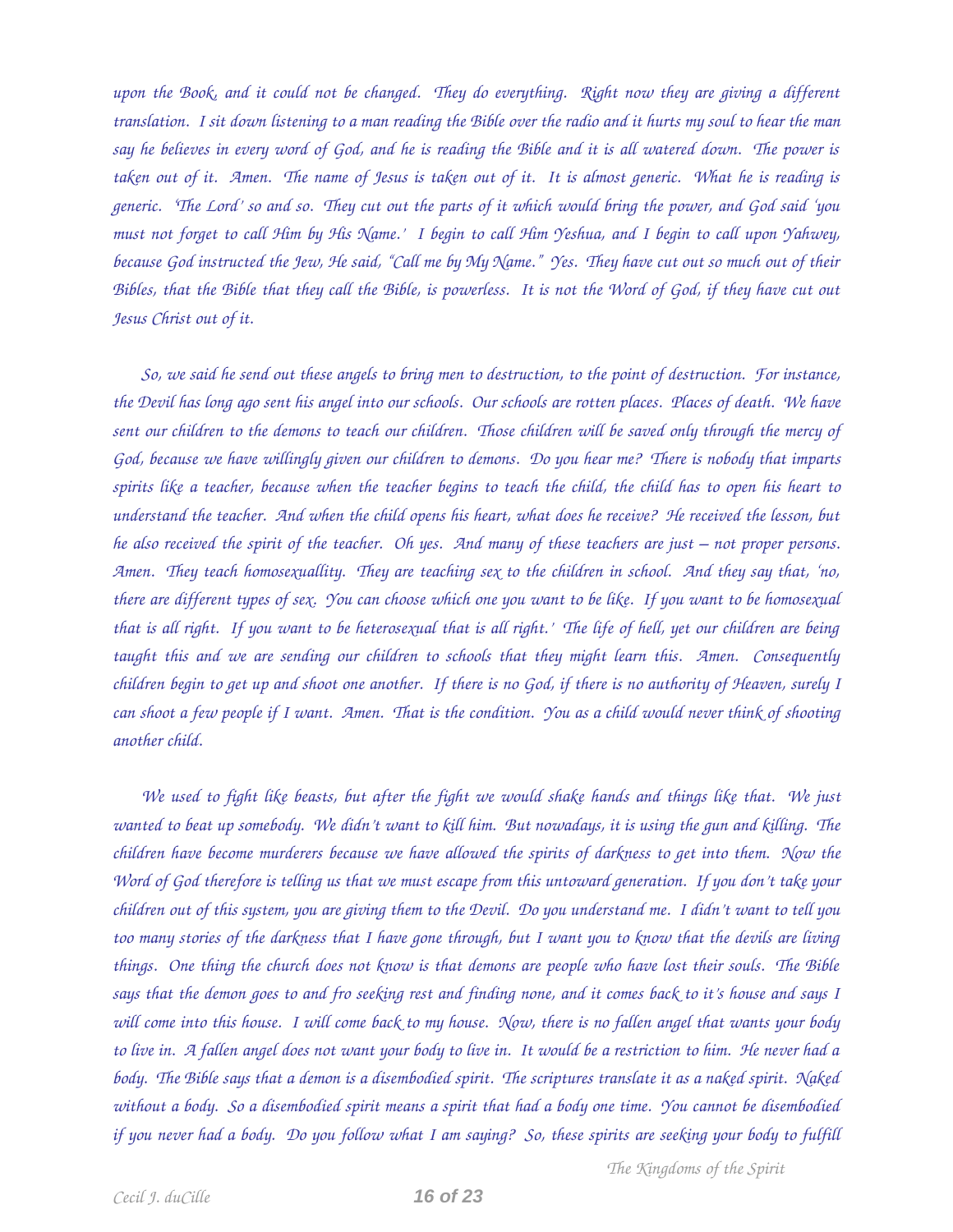*their lusts and their wickedness. The princes of these spirits are using them against you. It is time for the church to get out of sin. Do you hear me Brethren? You are in danger. Remember now, if you have anger, you are in danger. If you have the spirit of lying, you are in danger. If you can be annoyed, you are in danger. I think that should cover everybody here. You are in danger because if God send you on a mission to bring deliverance to somebody, and you are going on the mission, and the Devil wants to stop you, all he needs to do is to get somebody to provoke you. OH Yes. Somebody just run his car into you, and you get mad. 'Look at my beautiful car. What has happened.'* 

*I can see from that seat probably you are not listening too much. You are getting tired. What I am saying Brethren, I will stop here. I will not tell you some of these stories because I think they are too negative. Too negative, you know. But I have had the experience of overcoming these devils, and I will tell you something. When Jesus went to Gadara and the spirit rose up in the man, the demoniac, the spirit said to Jesus, "Have you come to torment us before the time?" Have you ever thought of that? Did it ever occur to you that there is a time when we should torment them? Come on Brethren. Did it ever occur to you that there is a time when we should torment those spirits? He said, "Have you come to torment us before the time?" Now I ask you the question and I want somebody to answer me. What is the time? (audience said "Now.") How do you know it is now? It is now or never. It is now or never, because we are at the end of time. In other words, those spirits that possessed that man had to be dealt with by the end time church. Jesus let them go. Did you hear me? Jesus let them go. Those spirits have to be dealt with by you. You must not let them off the hook. So what are you going to do with them? When you get a hold of a spirit, that torments your Brethren, that torments human beings, you command him to go to the Abyss, to Tartaroo, bottomless pit, where he must be locked up until Jesus Christ comes to judge the quick and the dead. Are you there? Do you understand? You have the power to cast out a spirit, but don't let him go to get into somebody else. Cast him out and command him to go to the Abyss, and you know what happens when you do that? The spirits of God, the angels that God has put to guard you, arrest him and dump him into the pit. Chain him in chains until Jesus Christ comes.* 

*You see, I just want to tell you these few things before I close. You have torment in your life. Fast and pray that you would be delivered from them. And when the Spirit of God rises up in you, command them to go into the Abyss. Do you hear me? Leave my body! Leave the house of God! This is the temple of the Living God! You shall not have any more residency with the Christ that is in me! Go the the Abyss! Sometimes you have a manifestation, "ahh" that come right through. Sometimes they just take off, no manifestation. But, do you believe what I am saying to you? Brethren, if you believe it, I am going to ask you to let loose and do it. Yes. If you see anything in you; let me tell you how to recognize a spirit that is in you; if you see anything in you that you cannot control, you hate to do it, yet you find yourself doing it. Somebody says, "I smoke and I don't like to smoke, I hate the thing. I want to get away from it but I can't get away from it." This temple is the temple of the Living God. It should not be occupied by any devil. I say 'Go in the name of Jesus Christ. I don't want you in here. Get out! Be thou cast into the Abyss. Don't ever come back again until Jesus comes*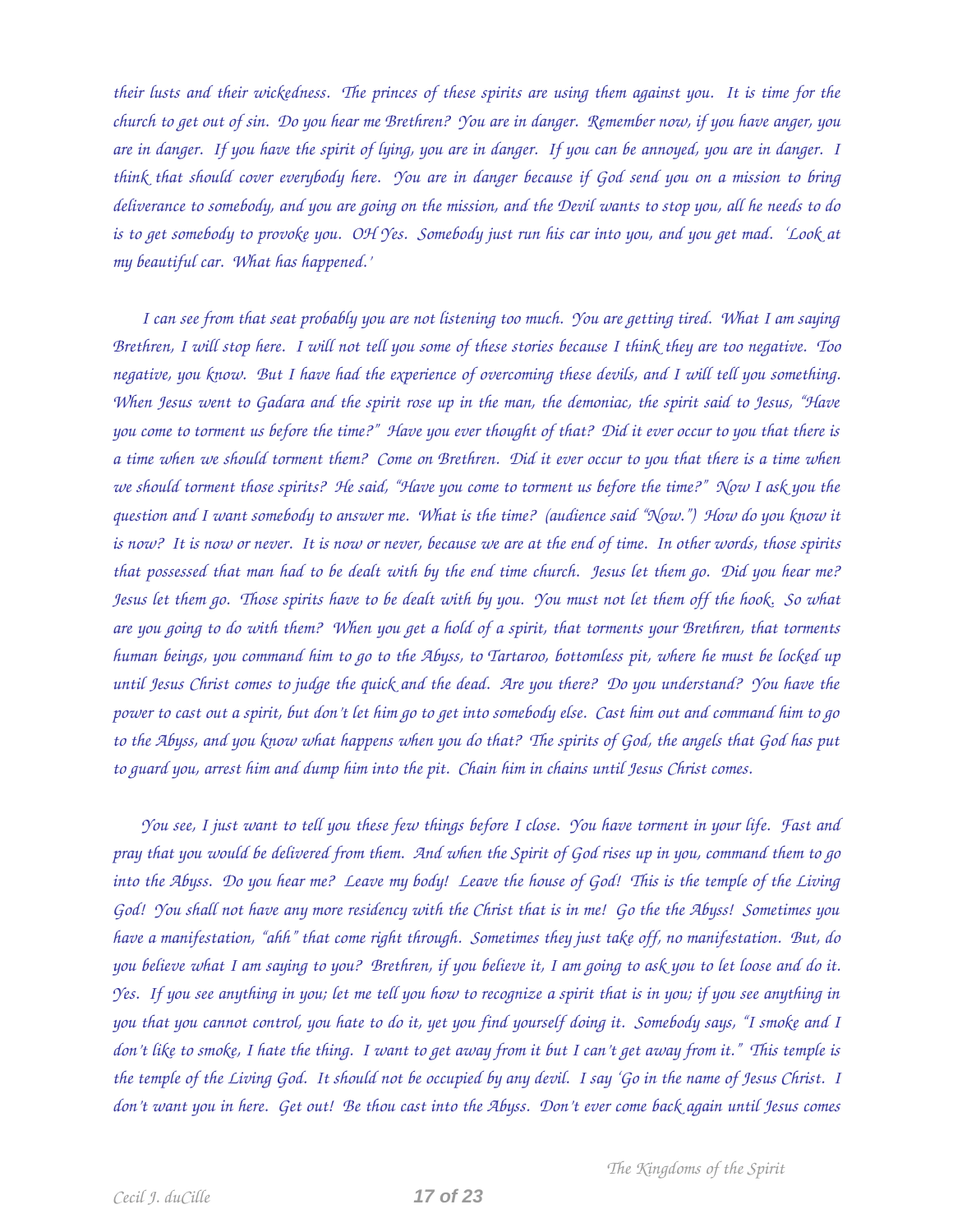*to call you for judgment.' Do you understand? This teaching will be of no use if it did not bring you to a point where you could overcome. Now you must overcome.* 

*Somebody bothers you and you feel the anger rising up in you. It is an opportunity. Do you hear me? When a spirit manifests it is at it's weakest. A spirit is at it's weakest when it manifests. Would you like to hear why? Spirit is on a high frequency. A frequency higher than this here. This, my hand, is on the same frequency as the board, therefore the board stopped my hand. Right? But a spirit is on a frequency that is higher, my hand might not touch him at all. He is in like a different world. It is like different frequencies in here tonight. You put a radio over there and the radio play one. You put another radio over there and put it on a different frequency and it play a different tune. The waves are in here, but they are on different frequencies, and bless God our ears are on a different frequency that we couldn't pick up the radio's noise. We would get crazy if our ears were on the frequency that the radio is on, because radio would be playing in our ears all day. So then, God is telling us a story here. That the spirits are on a different frequency. Now, come on Brethren, in order for my hand to be stopped by that board, what is necessary? My hand must be on the same frequency that the board is on. In order for a spirit to smite you, We were in the living room of my cousin one night, and she got up and said, "I want a drink of water," and she went into the kitchen. We heard a loud scream, "Pow". When we rushed in, five fingers were printed in her face, black and blue. A spirit smote her. There was nobody in that kitchen. No door for anybody to come in. All right. Now, how did that happen. If a spirit is on a different frequency with the woman, how could the spirit smite the woman? Huh? He has to come down, he has to come down. When he is down, when the spirit came to the door, and he knock 'bam', 'bam', I didn't give him the chance to knock the third time because there is something about the number three. His power could not come until he struck three times. I hit him on two. Are you with me Brethren? It is difficult. You have no right to turn me on at this hour of the night. You don't have a right to do that. It is a perfect thing, because it breaks up your concentration because you are tired, and you want to go home. And I have so much to say and I can't say it. So you get a piece of the message and then we have to say, "Goodnight." Anyhow, we are going to say, "Goodnight" now.* 

*But let me finish. (laughter) Let me finish this thought. I'm teaching you how to operate. You therefore, if you have anger in you, and somebody provoke you, and you feel the thing rise up in you, those of you who are addicted to anger, you know what I am talking about. When anger rises up in you, your reason begins to go. You are not reasonable any more. Now remember Brother Cec is telling you that when you feel that anger rising up inside of you, "I rebuke you in the Name of Jesus, demon spirit of anger." If you do it yourself, it is more hurtful to the spirit than if someone else does it to you. You follow me. The spirit is at it's weakest when it is manifesting, because it has to use your body to do this effort. I mean a person gets angry, watch it now, just to prove to you how much is spirit, a person gets angry – his breath begins to become faster and shortened,* and he will begin to strike. It is something that get into your body. It is something that disturbs your whole *metabolic.*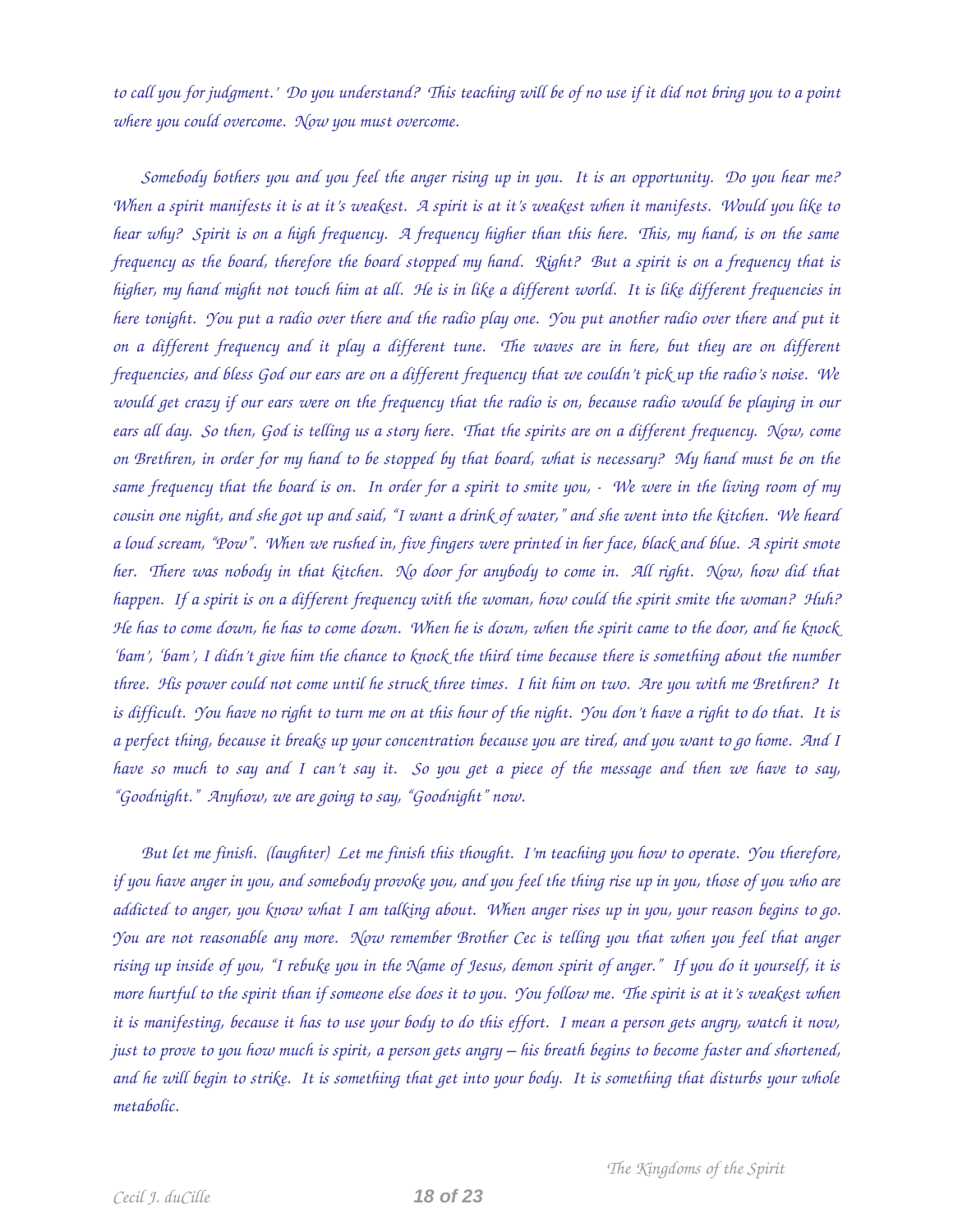*On the other hand, I just can't help telling you another lesson. On the other hand, if you learn to allow the Spirit of God to flow through you, he will heal all of your sicknesses. He will deliver your mind. Your mind will become clearer. Try this, just sit down and say, "Jesus Christ, I love You. I love Your Courts. I love Your Church. I love Your People. Oh God, I just love You. If You see anything in me that is not love, just touch it." Just talk to God like that, the Spirit will begin to flow through you. Flow through you. "Bam"! While He is flowing, He will pick up on something, whether it is a little anger, a little lust, and He will start working on it right away. Amen. Do you see this meeting here tonight, that is exercising your spiritual nature. You are beginning to absorb, to hear, to listen, to have the seat burn in you, and yet you can sit down and concentrate on the things of God. It is draining. We should train the children to sit down and to listen to God. To listen to the things of God. Hallelujah! Oh, God help us. So there, we are going to be warriors. Tramping right on. Let's light the camp on fire. Amen. When we get into our rooms, just light the place on fire. I don't mean with matches you know. Next someone say, 'you did tell them to light this on fire.' Spiritual Fire. Drive out the demons. Amen. Demons have possessed your families for ages. Your family, your little children that you love, your wife. You see the manifestation of devils in them. Don't allow it to continue. Don't allow devils to continue to manifest in your children. Lord God. You have given me these. They are flesh of my flesh and bone of my bone, and the devil wants to take them Lord God. Hallelujah! I would remove all the devils in hell to save my child from a devil. You have the power. All power you have given to me, in heaven and earth. God Bless you, Go, Preach the Gospel to every creature for you have the power.* 

*Remember now, any spirit you yield yourself to, everytime I go to stopping I get another scripture. Romans 6:16 Know ye not, that to whom ye yield yourselves servants to obey, his servants ye are to whom ye obey; whether of sin unto death, or of obedience unto righteousness? So now, you get your children to yield to the Spirit of God. Get them to learn to obey the Spirit of God. Hallelujah! That will prevent them from obeying the Devil. Right? Now the next thing you have to do is for you, yourself, to obey God. Whatever you know God wants you to do, do it. You feel in your heart God wants you to give so much, give it. Unless you can do that, you cannot overcome. God Bless you.* 

*Audience – When your relative was hit with the handmark, when you went in there, it wasn't ancestoral was it? Did you take authority over it?* 

*I wasn't saved. I didn't know what to do. She, apparently the spirit might have possessed her, because I remember her right now, my cousin Aris, she was fair and therefore the hand mark her face. You see, I don't know, I didn't know what to do. But then by the time everybody run in, you know, and of course, some begin to say the Lord's Prayer.* 

*Audience – There was a spirit that slapped me in my house.*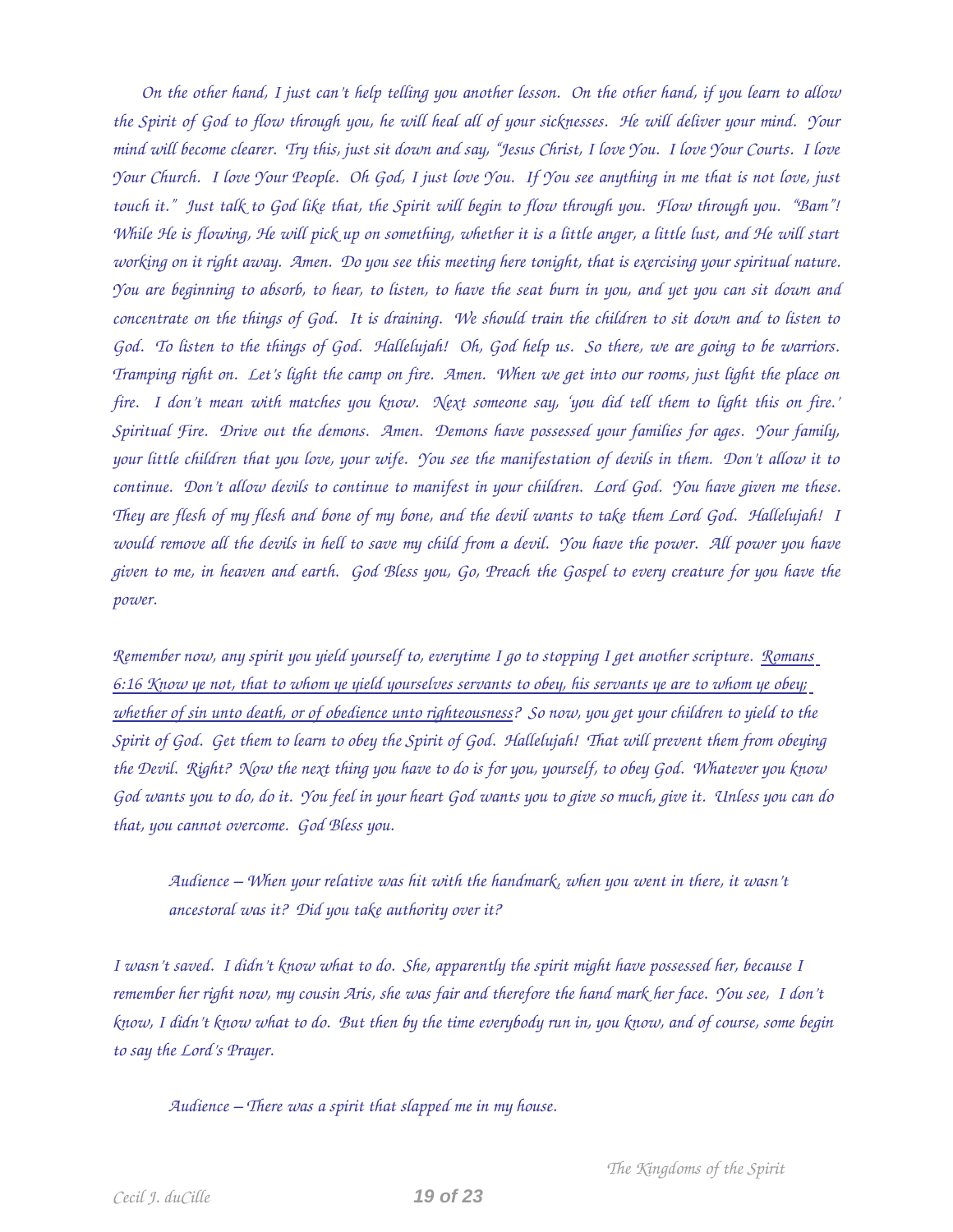*Audience – I was in the bed and laying down and he laid in the bed behind me like this. I was like this and he lay behind me. Then he took his hand like this and he "SLAP", right on my face. I said, "Get out of here. When my son comes in here and turns the light on you better be gone. Get out of here." My son got up and turned the light on and he disappeared, and I got out of that room quick. I didn't know what to do either.* 

*Well, Praise God. There are certain circumstances under which the spirits get the power. The 'exusia', the authority to do things like that. Amen. I don't know what the circumstances might be, but they do get that authority some times.* 

*Audience – I just want to say that, you made a comment about some of the stories you don't want to share because they were so negative. But they are not. Now I'm not sure what exactly you wanted to share, but you have shared so many things that have been a benefit to me, because there have been some things that have happened and I can remember what you told me. One time my husband was in India, and you told about a spirit that hit you and made you so that you couldn't move. You couldn't talk, you couldn't do anything. The same thing happened to me. I couldn't do anything. I was by myself and I remembered what you said and I started thinking about the Blood. After a moment I was able to open my mouth and rebuke the spirit. So I just, I really thank the Lord because you have helped me through the years with your stories of your testimonies. Since I was 18 I have known the Lord, so all these years, I have gleaned these, so I really like for you to tell them.* 

*That is some encouragement to me, because sometimes I wonder if, you know, we were in India, where ever we go, I am dealing with demon spirits. They would hit our family and wives in America. Spirits don't mean much to them and they can move and attack the family in America. So we, one night, do you know Sharon Buckmaster? One day that we were in Nigeria and we were in a meeting and there was a sister there that got up and began to prophecy, and she got a hold of Peter. You see it is a good thing I talk this one when he is not here. She got a hold of Peter, and she was there ministering to him and prophecying to him, and the picture of what Sharon or Burt saw was an alligator standing over Peter manifesting to him. This alligator is worshipped in the place where she is from, and she is a princess from that place. Of course she is in the church, one of the brethren, and she believes she is manifesting in the Lord. She was over Peter, giving him the works, and here he comes. Sharon came and put her hand on Peter, and Burt came and put his hand on the other side of Peter. I just put my hand on Sharon and we just begin to silently pray, and the girl staggered back and fall in a seat over there. So we went home. Low and behold the next morning, we going to finish the job. We decided to go after this young lady. But Sharon took sick. Many times I tried traveling with some of these women and many times they get hit when we get into some of these fierce battles. Let me tell you, a spirit will leave all the men and go and attack the women. That is their nature, they will attack the weaker ones. For*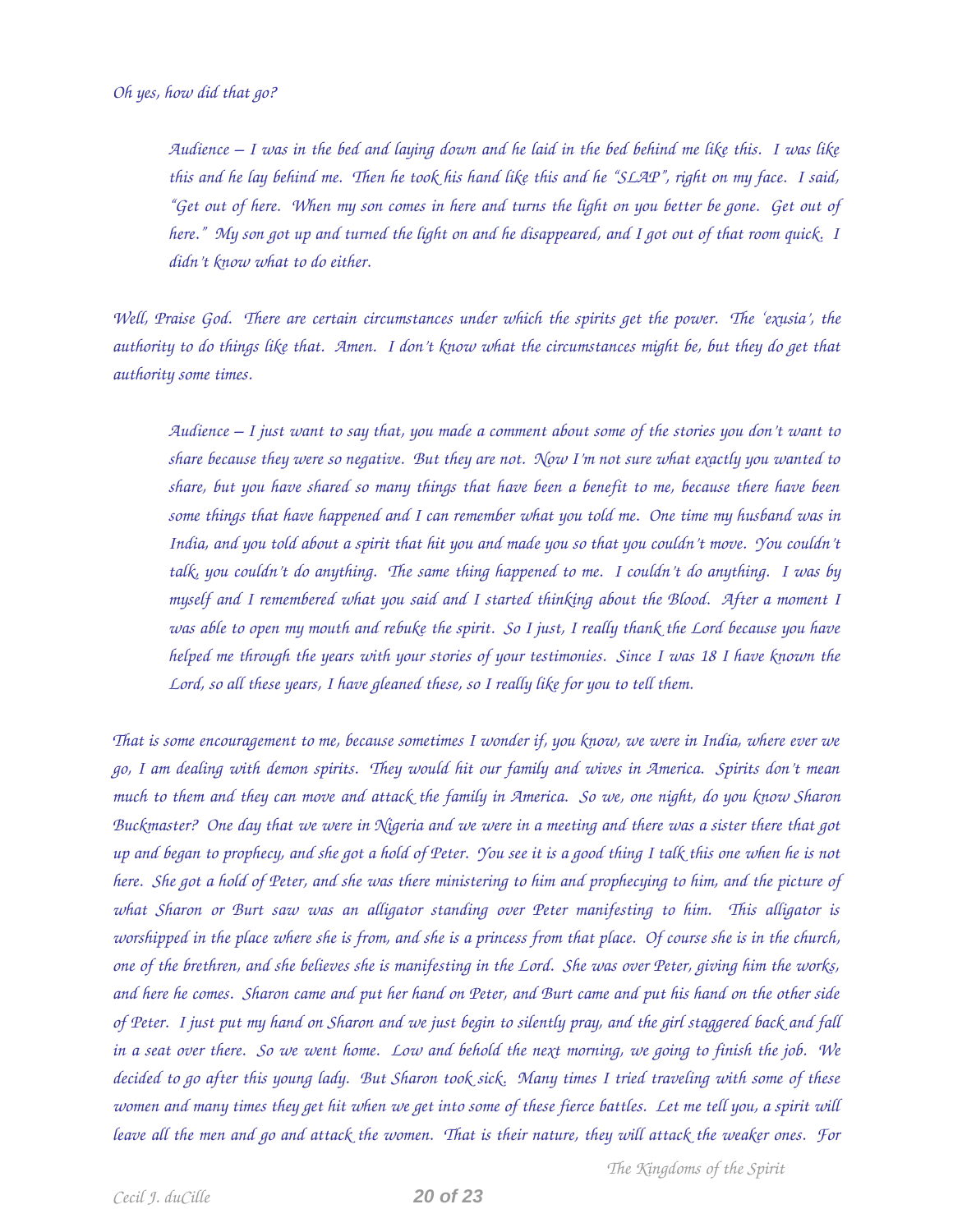*some reason the ones that are more exposed emotionally or what ever. But she got sick and she couldn't go with us. So we left her in bed and we went to search for this young lady. We catch her at home, and she graciously allowed to let us in, and she was sick. She was sick too, because the blows she got from the rebuke, (we are talking about reality here), the blows she got from the rebuke made her sick. We told her that we know where she is from; we know that she is the Chief's daughter; we know that she is the first daughter; we know that she has a certain amount of influence on her and that we have come to set her free. She didn't agree, but we kept on her though. Beverly was with us and Beverly let the cat out of the bag. We didn't want to tell her that she had a demon, but Beverly just said, "Well I didn't know. Last night when they were praying with you I was agreeing with you. I thought you were of God. When I got home and I found out that it was not God, I said, 'They will have to pray over me'." At midnight she had us down there delivering her from this thing that she had picked up probably yesterday. She said, 'I've got my deliverance. You'd better get yours.' So the cat got out of the bag. She said, "Well, all right, go ahead." And we rebuked that devil. Man alive. When we went home, Sharon was in terror. The thing left and went to Sharon, and said, "I am going to kill you because you make them cast me out of my house." Did you hear that? You made them cast me out of my house, and it grabbed her by the throat and she had to fight and rebuke it to get away from it. So you can understand what we are talking about. We are dealing with reality. Most preachers wouldn't say what I am saying here. I mean, put a good preacher in here, he would walk out. He couldn't take this kind of thing. That is why they call me a sorcerer.* 

*Audience – She had remembered how you taught on the Blood and she began to visualize and it smote the spirit.* 

*You see, a spirit might hold your body, but it can't hold your mind. Your mind is stuffed to start preaching on the Blood of Jesus Christ. You know what you see? A light start shining from your forehead. That is the doorpost and the lentil. The light start shining from your forehead, and that demon has to take off to save himself before he get hurt. Now you didn't know you could hurt demons. It goes deeper and deeper. Every time I finish I have to start over again. You can hurt them. You cancel out their power. You destroy their energy, and you just leave them limp and you can send them off to the Abyss. So, you have this power, and I want you to begin to use it.* 

*Audience – Is it like you short-circuit them?* Well, it is more than short-circuit. It knocks out their power.

> *Audience – Several years ago, actually before I met you, I began to hear these things. I was traveling briefly out east, and in two different states I had the same phenomenon happened. I was asleep in my bed at night, and something came in and just shook the bed, and it made me afraid. I went from one principality to another and the same spirit hit me. By the time I got to the third place – I did believe in the Blood and I pled the Blood over my sleep and my rest and I was undisturbed. Those first two times took me totally by surprise and they were in totally different states. Then that*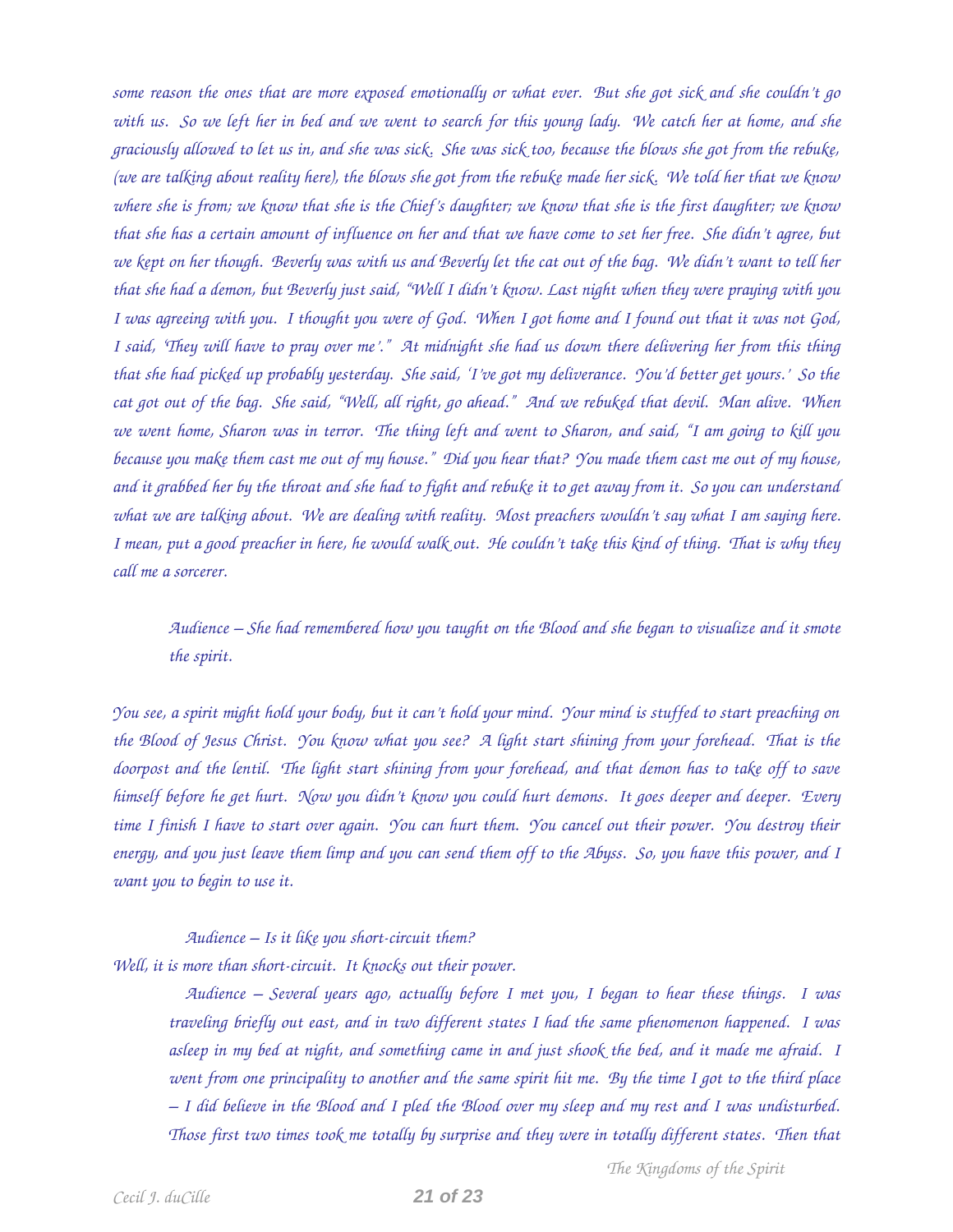*was like Nancy, before I met you and realized that demons actually work this way. If they can make you afraid, then they can begin to access you and come in to you through that fear gate, an opening that you created yourself.* 

*If you don't practice to plead on the Blood, when a demon attacks you – you will forget to plead on the Blood.* 

*Audience – You know it is easy to think you have to have all this training. It could be almost spiritual to think I've got to remember what they said, how to say it, and all that kind of stuff though. I was attacked when I first started coming into the Lord. I hadn't heard one thing from anybody. I wouldn't have known what to do or whatever. Automatically God showed me. I had this dream, but it was so real, it was like it really happened. I bought this pair of boots, work boots. And my wife had told me not to buy these boots. But I bought them anyway. You know when you are walking through the soft dirt, and you will leave a trace of the sticker or the maker of the shoe or whatever. Well, I walked through this soft dirt, and I noticed in my track that there was something in my sole, an imprint. I was looking to try to figure out what is this thing. It was pretty small. I couldn't really see it that well. I was looking at it and all of a sudden I realized it was the insignia from Bacardi Rum. The minute, the split-second that my mind realized what that symbol was, I was just shoved up into the corner of where the walls meet the ceiling, with something by my throat. It was just going "Wham, Wham," slamming me back and forth. My vocal chords, I was trying to say 'Jesus Name' and it is like I didn't know, but I was saying, "In Jesus Name" and they didn't come free. And I just kept praying it and praying it, and pretty soon it started coming out "in Jesus Name". As I started saying it more clearly, I just started slipping down the wall, and soon it was all over. It is like, God will bring to you, I didn't think of the Blood, all I did was just what the Spirit of the Lord brought me right then. That was just to say "In Jesus Name", and that did it.* 

*Audience – You know when the Blood came down and hit that thing, why didn't you let it kill it?* 

*Praise God. Spirits can't die like the way human beings die. But they can be arrested by God and put away so that they don't hurt human beings any more. That spirit was a very powerful spirit. It was a spirit that ruled most of India, and therefore it had the power to survive. When we went to Nigeria we met this Mammywater spirit. And we begin to fight against this thing and it tried to kill us, and what happened is that all of the male sorcerer's begin to die one after another. Some of the most powerful sorcerers died fighting against us. Like one they call Oboo. Do you remember Oboo?* 

*Audience Zero, zero, zero, three 0's, so he put the name beside it. He tells the people that he is complete, with three zeros. So he puts the name beside it. They say he has been regenerating himself; I didn't know how old he is.*